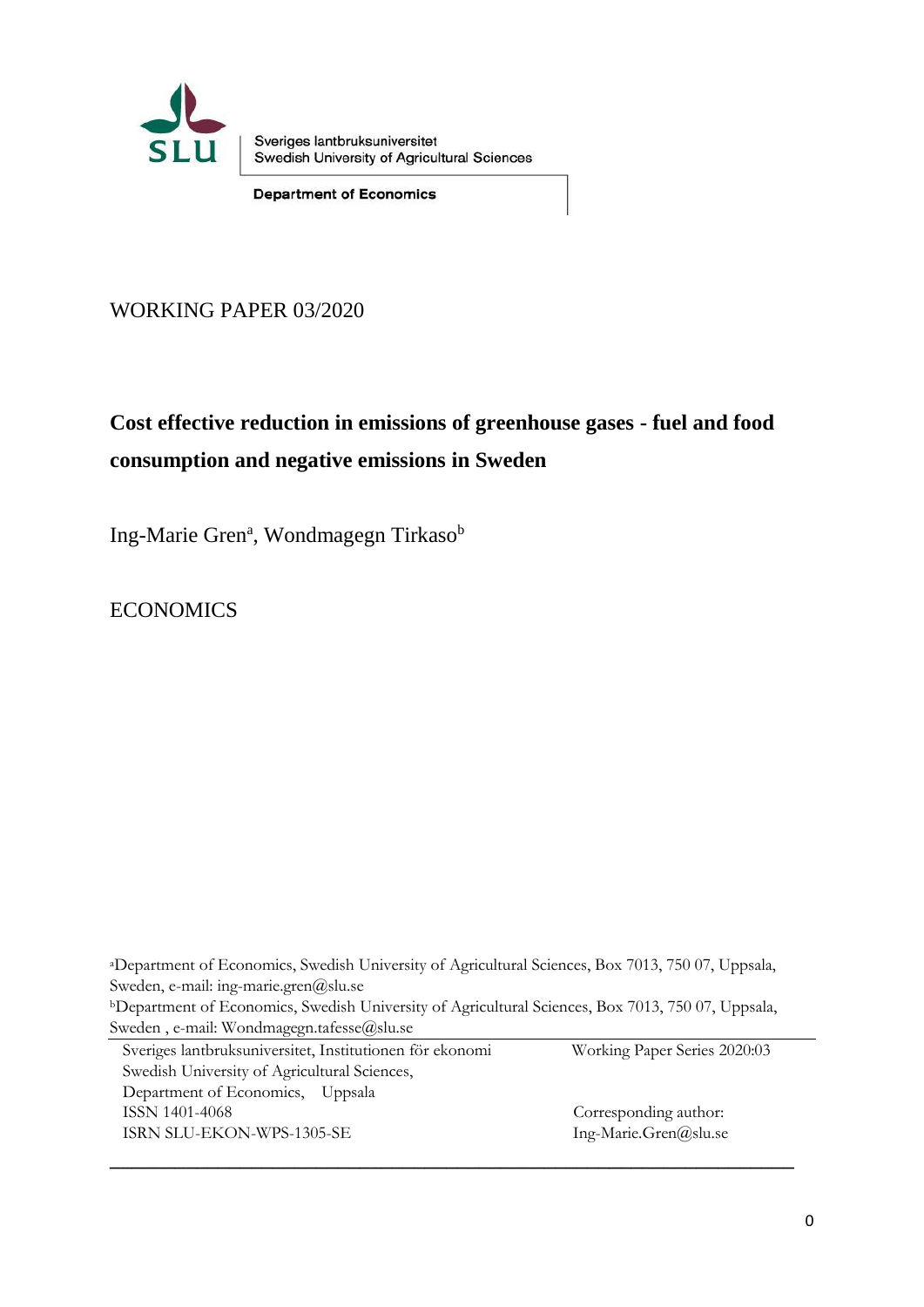# **Cost effective reduction in emissions of greenhouse gases - fuel and food consumption and negative emissions in Sweden**

*Abstract:* Reduction in emissions of green house gases (GHG) from consumption of fuel and food and implementation of negative emissions, such as forest carbon sequestration and carbon capture and storage, have been suggested in practice and literature. One challenge is the uncertainty in reductions of GHG depending on e.g stochastic weather conditions. This paper calculates cost effective combinations of the emission reductions in fuel and food and creation of negative emissions in Sweden under uncertainty by using probabilistic constraint modelling. The results show that the cost of emission reductions in fuel and food consumption are relatively expensive and carbon sequestration by forest management and conversion of arable land are low cost measures. It is also shown that the regional welfare effects at the county level are regressive, i.e. that relatively poor counties carry a large cost burden in cost effective solutions.

Key words: GHG emissions, cost-effectiveness, meat consumption, carbon sequestration, transports, uncertainty, Sweden JEL codes: Q28, Q25, H23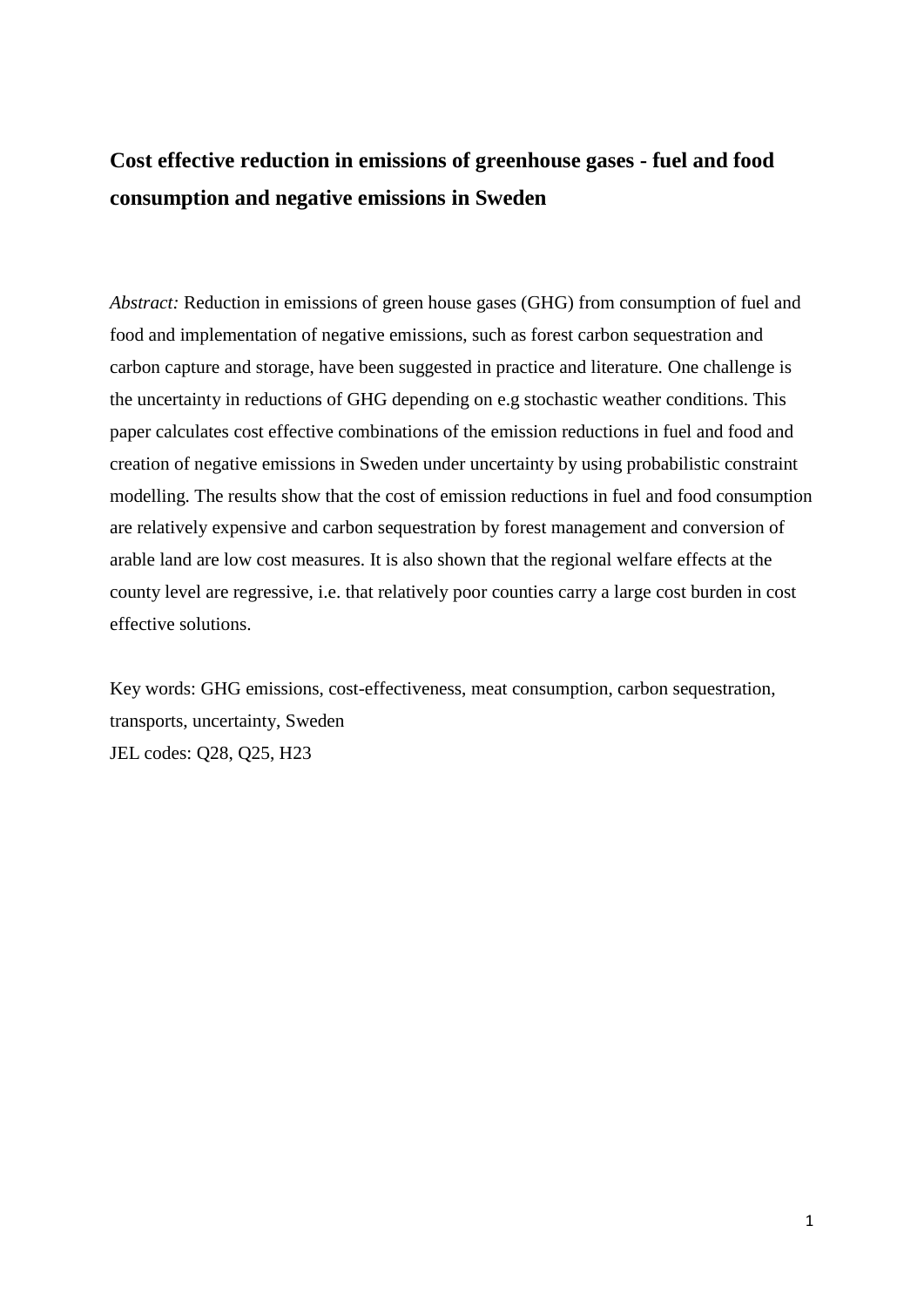## **Introduction**

Mitigation of climate change impacts by reducing emissions from the transport sector has been suggested in the literature and implemented in practice in many countries (e.g. Sterner and Coria 2012). Voices have also been raised to reduce GHG emissions by reducing the consumption of meat and dairy products (e.g. UNEP, 2009; Säll and Gren 2015). However, several studies have shown that the price elasticity of food demand is low which implies that large price increases are needed in order to obtain a certain emission reduction. The cost of GHG reductions in terms of reductions in consumer surplus can then be high. However, this is also the case for reductions in GHG from transports, for which policies are implemented in several countries. Emission reductions from decreases in consumption of food would contribute to cost effective achievement of targets including fuel and food. Another option is the possibility of negative emissions, i.e. the reduction of the concentration of carbon dioxide in the atmosphere. In principle, this can be made by ecological engineering measures by increasing the carbon sequestration on forest and arable land and by man-made technologies which include carbon capture methods (e.g. van Vuuren et al., 2013).

However, most of these measures are associated with uncertain impact on GHG emission from a unit change in e.g. consumption or land use. In a risk averse society, such uncertainty is costly and a unit GHG emission reduction from these measures should then not be equalized with a unit emission reduction from fossil fuel combustion. The purpose of this study is to calculate the cost effective combination of reductions in fuel and food consumption and the creation of negative GHG emissions when the impact on emission is uncertain. To this end, we use chanceconstrained programming, which has a long tradition in economics (e.g. Tesler 1955). Emission reduction targets are then formulated in terms of probabilistic target where a certain emission reduction is to be achieved at a minimum probability level. The study is applied to Sweden.

There is a large body of literature on the calculation of costs for reductions in fuel consumption and negative emissions (e.g. van Kooten et al. 2009; Gren et al. 2012), but there are few studies on costs of reducing GHG emissions under uncertainty (e.g. Gren et al. 2012) and from food consumption. Similarly, despite the large and old literature on price elasticity of fuel (see reviews in Dahl 2012 and Aklilu 2020), there are very few studies on the estimation of costs of emission reduction from this sector. To the best of our knowledge, there is no study estimating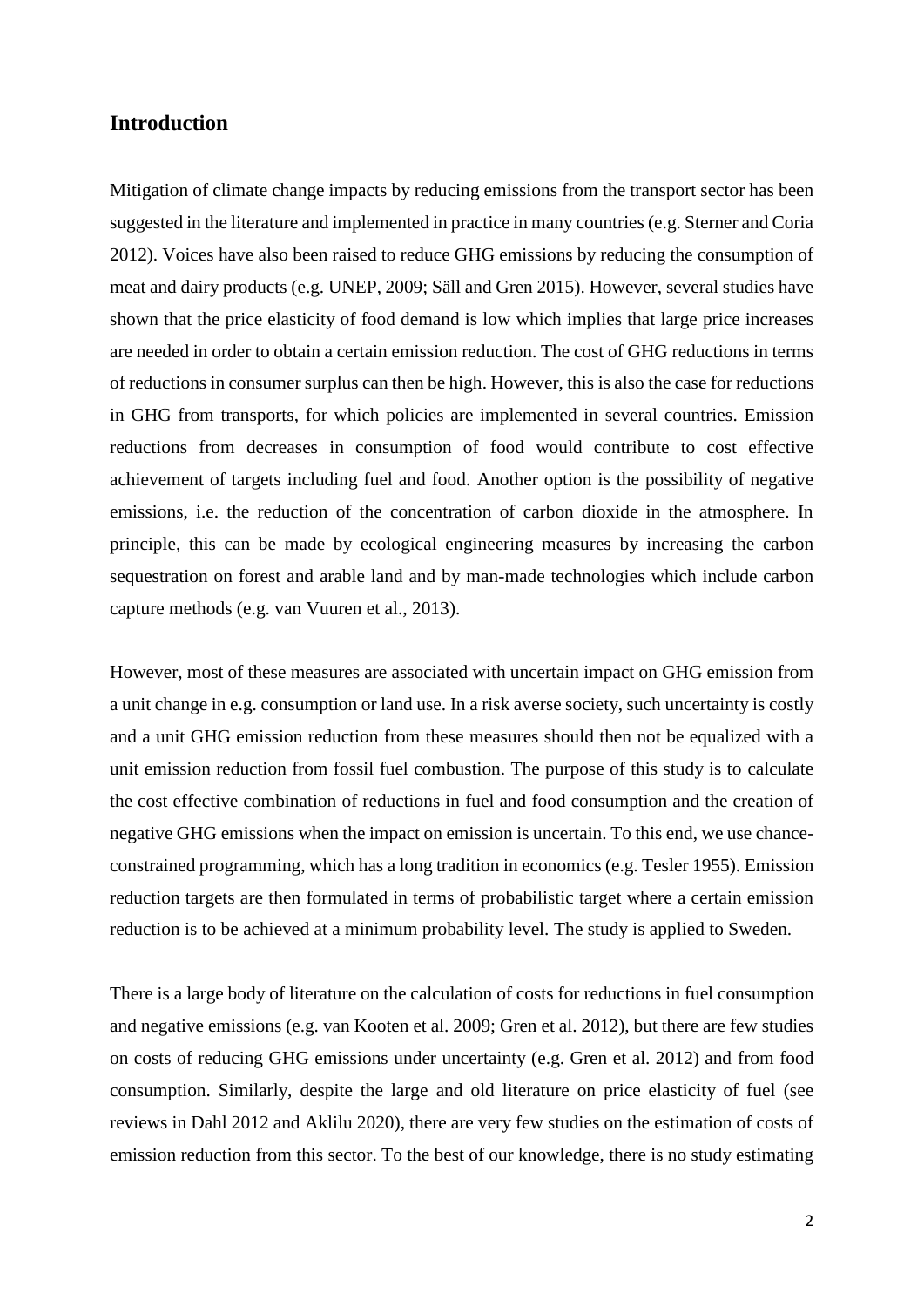and comparing costs for these three classes of measures; reductions in consumption of fuel, food and creation of negative emissions.

A simplification in this study is the use of marginal abatement cost (MAC) approach where costs are calculated only for the direct impact of the emission reduction, such as the cost of reducing beef consumption and increasing carbon sequestration from land use change. Unlike the large body of literature on costs of climate mitigation, we do not consider the dispersal of impacts in the rest of the economy and associated responses (see Babatunde et al. 2017 for a review). This relatively simple approach has been used in several studies calculating costs of GHG emission reduction (e.g. Gren et al. 2012; Sotiriou et al. 2019). In this study, the advantages of the simplicity is that is allow for the consideration of uncertainty in a chanceconstrained framework.

The study is organised as follows. The theoretical model is presented in Section 2, data retrieval is described in Section 3, and the results are presented in Section 4. The study ends with a discussion and conclusions.

## **2. The model**

In each county, *c*, there are three classes of abatement measures; reductions in consumption of fuel for transports, food, and the creation of negative emissions. There are  $f=1, \ldots, n$  different options in food consumption, *t=1,…,m* in the transport sector, and *k=1,..,o* measures with negative emissions. For example, consumption of fuel is reduced by decreasing diesel and gasoline, food consumption by reductions in e.g. beef and cream, and negative emissions include measures in forests, agriculture, and carbon capture and storage (CCS). Without any abatement measures, or under business-as-usual (BAU) conditions, the total emission amounts to *G BAU* . Total emission, *G*, including uncertain abatement from each of the classes of measures is then written as:

is then written as:  
\n
$$
G = \sum_{c} (G^{cBAU} - \sum_{t} A^{ct} - \sum_{f} A^{cf} - \sum_{k} A^{ck})
$$
\n(1)

where  $A^{ct}$ ,  $A^{cf}$ , and  $A^{ck}$  are the abatements which are uncertain with mean  $\mu^{ct}$ ,  $\mu^{cf}$   $\mu^{ck}$  and the variances  $\sigma^{ct}$ ,  $\sigma^{cf}$ , and  $\sigma^{ck}$ .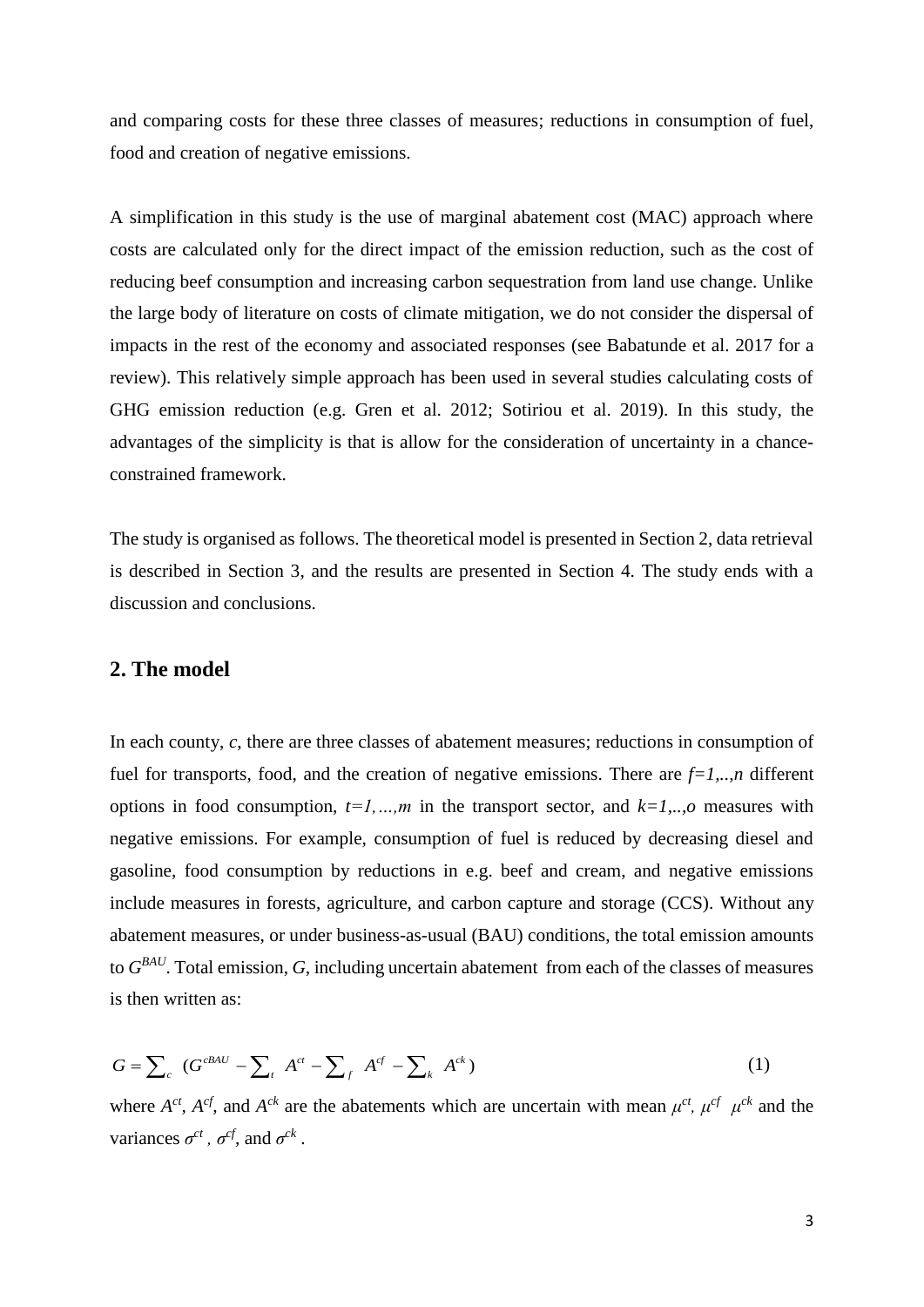Emission targets are imposed on total emissions *G* and uncertainty in reading the target because of uncertain abatement is accounted for by applying the safety-first decision framework, which has a long tradition in economics (e.g. Tesler 1955). This means that a decision-maker has to decide on the minimum probability*, α*, at which the target should be achieved. The probabilistic reduction target is written as:

$$
prob(G \le \overline{G}) \ge \alpha \tag{2}
$$

Chance-constrained programming is used to solve the cost-minimization problem with a probabilistic constraint (Taha, 1976). Equation (2) is then transformed into a deterministic equivalent by normalizing the expression within parentheses at the left hand side of (2) according to:

$$
prob\left[\frac{G-\mu}{\left(\sigma\right)^{1/2}} \leq \frac{\overline{G}-\mu}{\left(\sigma\right)^{1/2}}\right] \geq \alpha \tag{3}
$$

where  $\mu$  is the average total emission,  $\sigma = Var(G)$  and the term  $\frac{O(\mu)}{(\sigma)^{1/2}}$  $G - \mu$ σ  $\overline{a}$ shows the number of standard deviations at the chosen probability,  $\phi^{\alpha}$ , that *G* deviates from the mean. By the choice of  $\alpha$ , there is a level of acceptable deviation,  $\phi^{\alpha}$ , and the expression within brackets in equation (3) then holds only if:

$$
\mu + \phi^{\alpha} (\sigma)^{1/2} \leq \overline{G} \tag{4}
$$

Equation (4) shows that the emission target restriction becomes tighter because of the risk discount shown by the second term on the left-hand side of the inequality sign in the equation. This means that more abatement is needed in order to ensure achievement of the target, which raises the total abatement costs. This cost of uncertainty is determined by the level of  $\phi^{\alpha}$  and σ*.*

The parameter  $\phi^{\alpha}$  reflects the decision-maker's risk aversion against non-attainments of the abatement targets, when  $\phi^{\alpha} > 0$  the decision maker is concerned about reaching the targets and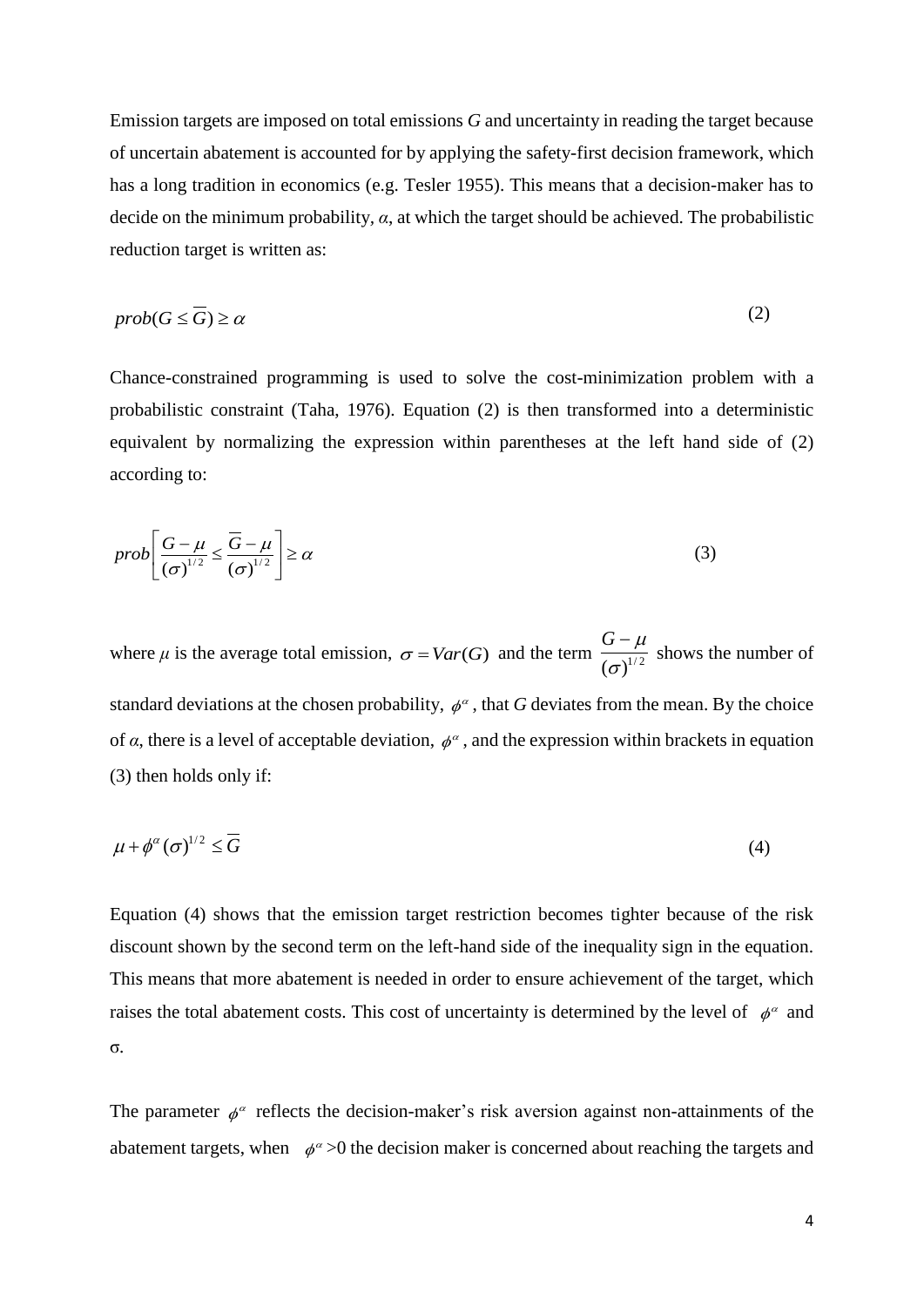$\phi^{\alpha\beta}$  =0 otherwise. The level of  $\phi^{\alpha}$  is determined by the choice of probability of reaching the targets, *α*, and the probability distribution. A common approach is to assume a normal probability distribution, and  $\phi^{\alpha}$  is then determined where  $\int f(\phi^{\alpha}) d\theta$  $\int_{a}^{\phi^{\alpha}} f(\phi^{\alpha}) d\phi^{\alpha} = \alpha$ , the calculations  $-\infty$ of which can be found in students' t-tables where, for example,  $\phi^{\alpha} = 1.26$  when  $\alpha = 0.9$  (see e.g. Taha 1976).

In the numerical application in this study, simplifications are made by assuming no dependency in the variances between the abatement measures. Since data is not available on uncertainty in each of the measures at different levels of abatement, the variances are calculated based on information on coefficient of variation (CV) which is defined as the standard deviation divided by the mean in abatement for each measure. The total variance is then written as: Information on coefficient of variation (CV) which is defined as the standard deviation div<br>by the mean in abatement for each measure. The total variance is then written as:<br> $Var(G) = \sigma = \sum_{c} \left( \sum_{t} (CV^{ct} A^{ct})^2 + \sum_{f} (CV^{cf} A^{cf})$ 

by the mean in abatement for each measure. The total variance is then written as:  
\n
$$
Var(G) = \sigma = \sum_{c} \left( \sum_{t} (CV^{ct} A^{ct})^{2} + \sum_{f} (CV^{cf} A^{cf})^{2} + \sum_{k} (CV^{ck} A^{ck})^{2} \right)
$$
\n(5)

where  $CV^{ct}$ ,  $CV^{cf}$ , and  $CV^{ck}$  are the coefficients of variation in the emission coefficients of different fuels, foods, and negative emission.

A cost function is associated with each measure and region,  $C^{ct}(A^{ct})$ ,  $C^{cf}(A^{cf})$ , and  $C^{ck}(A^{ck})$ , and the planner minimizes total cost for achieving the target in eq. (4). However, each abatement measures is subject to constraints such as minimum requirements of fuel and food use, and maximum land areas suitable for forest carbon sequestration, which is written as:

$$
A^{ct} \leq \overline{A}^{ct}, A^{cf} \leq \overline{A}^{cf} \quad A^{ck} \leq \overline{A}^{ck} \tag{6}
$$

The decision problem is then formulated as the choice of abatement measures minimizing total cost, *C,* according to:

The decision problem is then formulated as the choice of abatement measures minimizing to:   
\n
$$
\text{A}^{ct}, C, \text{ according to:}
$$
\n
$$
C = \sum_{c} \left( \sum_{t} C^{ct} (A^{ct}) + \sum_{f} C^{cf} (A^{cf}) + \sum_{k} C^{ck} (A^{ck}) \right) \tag{7}
$$

The first-order conditions for a cost effective solution are;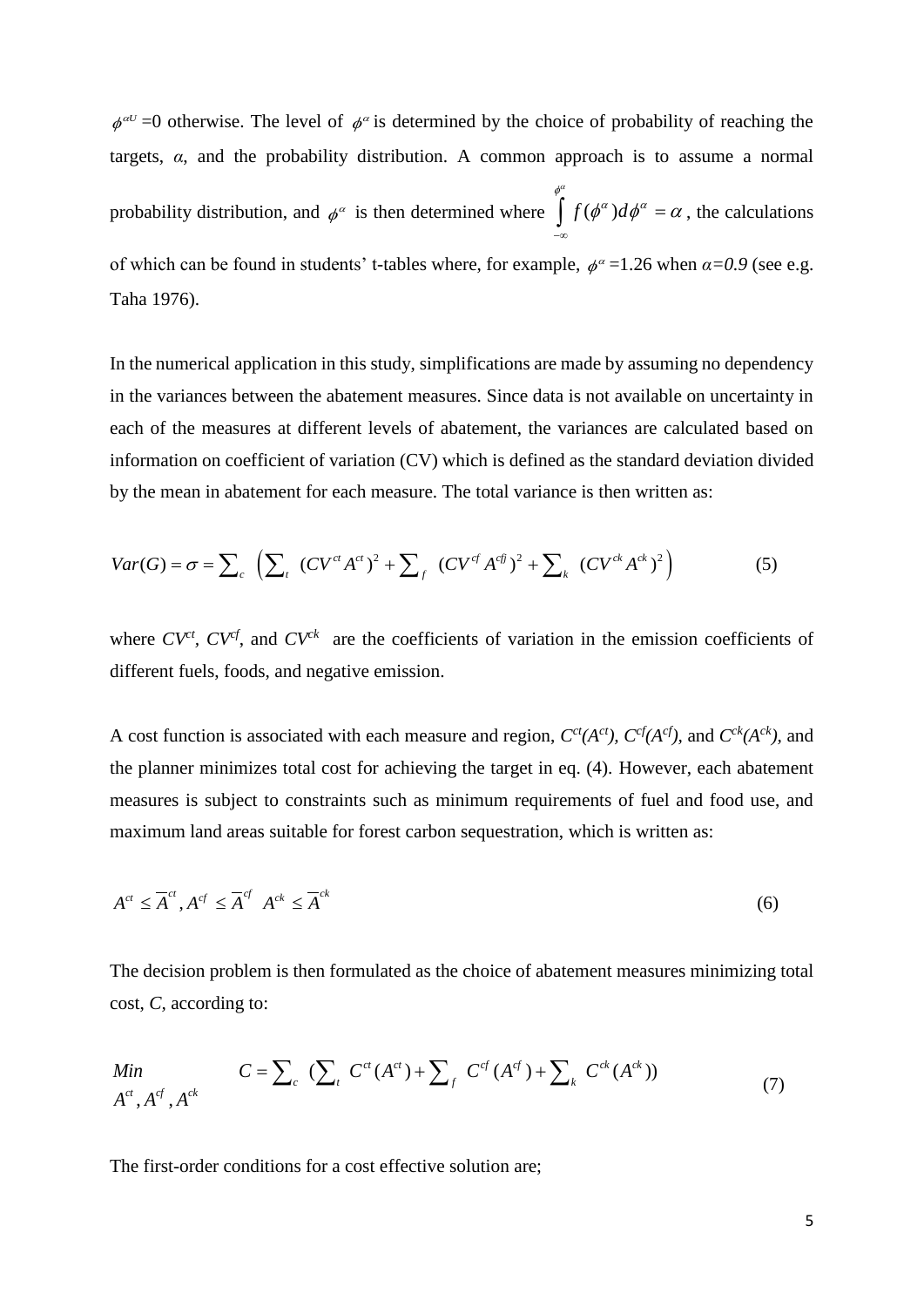$$
\frac{\partial C}{\partial A^{ct}} = \frac{\partial C^{ct}}{\partial A^{ct}} - \lambda \left( \frac{\partial \mu}{\partial A^{ct}} + \frac{\theta^{\alpha}}{\sigma^{1/2}} (CV^{ct})^2 A^{ct} \right) + \lambda^{ct} = 0
$$
\n(8)

$$
\frac{\partial C}{\partial A^{cf}} = \frac{\partial C^{cf}}{\partial A^{cf}} - \lambda \left( \frac{\partial \mu}{\partial A^{cf}} + \frac{\partial^{\alpha}}{\partial A^{cf}} \right) + \lambda^{\beta} = 0
$$
\n
$$
\frac{\partial C}{\partial A^{cf}} = \frac{\partial C^{cf}}{\partial A^{cf}} - \lambda \left( \frac{\partial \mu}{\partial A^{cf}} + \frac{\partial^{\alpha}}{\partial A^{cf}} \right) + \lambda^{\beta} = 0
$$
\n(9)

$$
\frac{\partial C}{\partial A^{cf}} = \frac{\partial C^{cf}}{\partial A^{cf}} - \lambda \left( \frac{\partial \mu}{\partial A^{cf}} + \frac{\partial^{\alpha}}{\partial A^{1/2}} (C V^{c}) A^{c} \right) + \lambda^{c} = 0
$$
\n
$$
\frac{\partial C}{\partial A^{ck}} = \frac{\partial C^{bf}}{\partial A^{ck}} - \lambda \left( \frac{\partial \mu}{\partial A^{ck}} + \frac{\partial^{\alpha}}{\partial A^{1/2}} (C V^{ck})^{2} A^{ck} \right) + \lambda^{ck} = 0
$$
\n(10)

where  $\lambda < 0$  is the Lagrange multiplier which shows that change in total cost for a marginal change in the target, and  $\lambda^{ct}$ ,  $\lambda^{cf}$ , and  $\lambda^{ck}$  are the Lagrange multipliers on the capacity constraint of the abatement measures. The expressions in parenthesis at the right hand side of eqs. (8)-(10) show the impact of the measure on the target. For all measures, this consists of two parts: the effect on average emissions and on the variability. The impact on expected emission is negative, which is counteracted by the positive effect on the variance.

It can be seen from eqs. (8)-(10) that the marginal costs of impacts on the target is the same and

equal to - 
$$
\lambda
$$
 for all measures in the cost effective solution:  
\n
$$
\frac{\partial C^{\alpha}}{\partial A^{\alpha}} + \lambda^{\alpha} \Bigg/_{\alpha} \frac{\partial C^{\beta}}{\partial A^{\alpha}} + \frac{\theta^{\alpha}}{\sigma^{1/2}} (CV^{\alpha})^2 A^{\alpha} + \frac{\theta^{\alpha}}{\sigma^{1/2}} (CV^{\alpha})^2 A^{\beta} + \frac{\theta^{\alpha}}{\sigma^{1/2}} (CV^{\beta})^2 A^{\beta} + \frac{\theta^{\alpha}}{\sigma^{1/2}} (CV^{\beta})^2 A^{\beta} + \frac{\theta^{\alpha}}{\sigma^{1/2}} (CV^{\alpha})^2 A^{\alpha} + \frac{\theta^{\alpha}}{\sigma^{1/2}} (CV^{\alpha})^2 A^{\alpha}
$$
\n(11)

The numerator of each expression shows the marginal cost at source and the denominators show the impact on the target. A high marginal impact of a measure, i.e. high impact on the mean emissions and low on the variance, implies a cost advantage. Measures with a relatively high impact on the variance then have cost disadvantages.

## 3**. Description of data**

Costs for all abatement measures except CCS are calculated based on changes in consumer and producer surplus of the good in question. For example, changes in consumption of gasoline, beef, or supply of land for afforestation. These changes are calculated by assigning linear demand and supply functions to each of the food, fuel and negative emission items. The functions are obtained by information on price elasticities,  $\varepsilon^{ci}$ , and point estimates of the price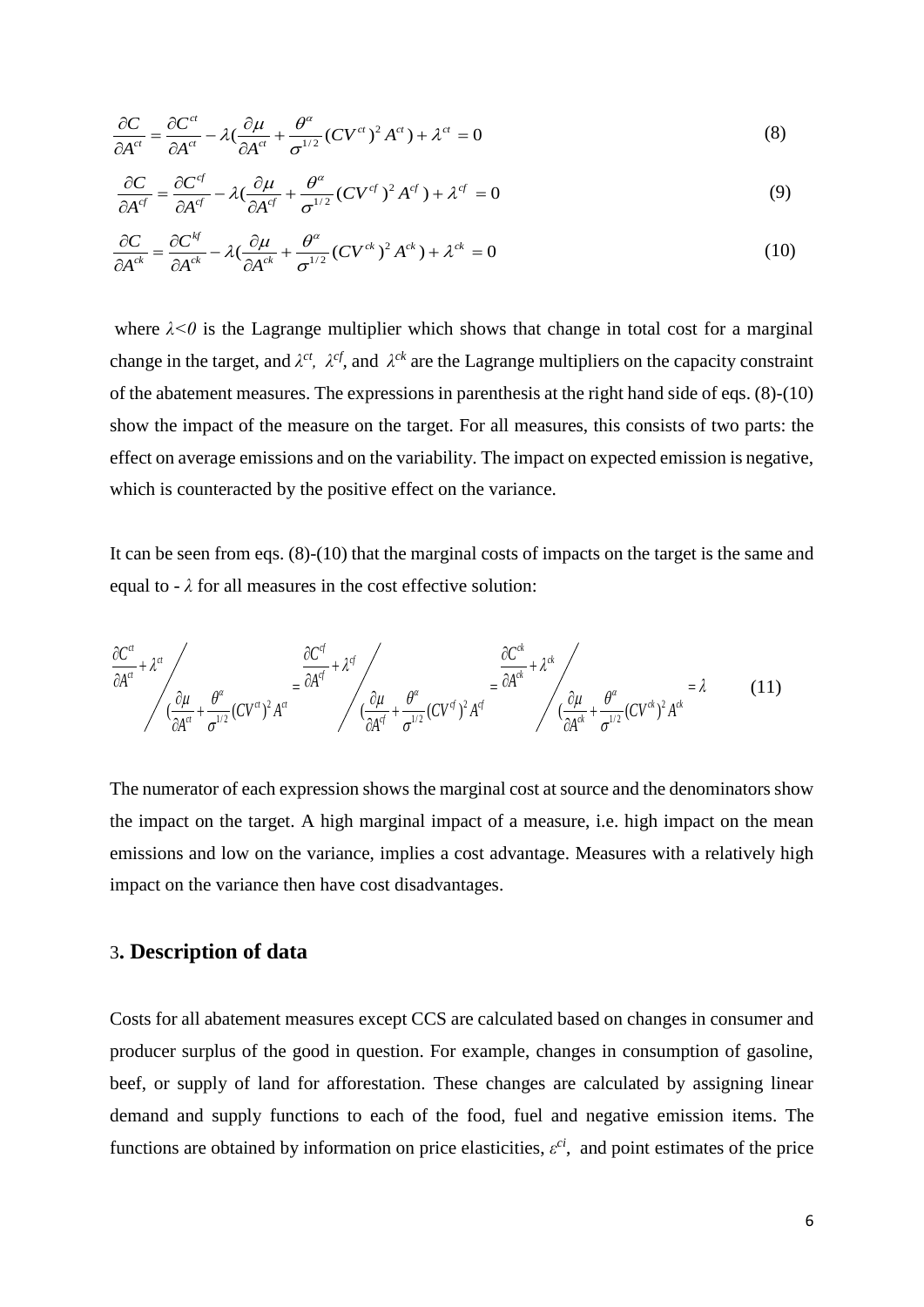of the good,  $p^{i,2018}$ , and quantity,  $Q^{ci, 2018}$ , in the year 2018 where  $i=f, t, k$  is fuel, food and negative emission. For all goods, the cost function is quadratic and calculated as:

$$
C^{ci}(A^{ci}) = e^{ci}a^{ci}(Q^{ci,2018} - Q^{ci})^2, \text{ for } i = t, f, k
$$
 (12)

where  $e^{ci}$  are the emission coefficient per unit  $Q^{ci}$ , which are assumed to be constant, and ,2018 *ci ci*  $a^{ci} = \frac{p}{\sqrt{p}}$  $=\frac{P}{\epsilon_0}$  . Because of lack of data, the cost function for CCS is assigned a linear form.

The cost functions for reductions in consumption of fuel and food and creation of negative emissions are presented in the following subsections together with information on data on *CVci* .

#### **3.1 Costs and impacts of reductions in consumption of food and fuel**

 $2\varepsilon^{ci} \mathcal{Q}^{ci,2018}$ 

 $\overline{c^i}$ *ci* 

 $\varepsilon^{^{ci}}Q$ 

Fuel and food prices at the national level are used for all goods, since there are no county level markets with equilibrating prices. Prices on fuels and all data at the county level on quantity of and price elasticity for fuels, diesel and gasoline, are obtained from Tirkaso and Gren (2020). Regarding food items, it is shown in Gren et al. (2020) that almost 90 % of GHG emissions from food originate from consumption of beef, pork, cheese, milk products, and cream and these products are therefore included in this study. Regional data on quantities and elasticities for these food items are not available. Regional quantities of the food items are calculated by assuming that the consumption per capita is the same in all counties and corresponds to the average of Sweden calculated from Swedish Statistics (2020) . However, the data on quantities in Swedish Statistics (2020) do not report the total use of beef and pork. The data is therefore adjusted with the quantities reported in Säll and Gren (2015), who report total quantities of beef and pork in 2012, by assuming that the beef and pork sold relation between total meat and the report in Swedish Statistics are the same in 2018 as in 2012. It is assumed that the elasticities in all regions are the same and correspond to the national level elasticities, which are obtained from Säll et al. (2020). Prices are found in Gren et al. (2020). All calculated regional coefficients in the cost functions for food and fuel goods are presented in Table A2.

Uncertainty in emission reduction of each food and fuel item is measured by the coefficient of variation. Uncertainty associated with food items usually includes a life cycle perspective, but in this study, we introduce only the emissions from the production of the food which mainly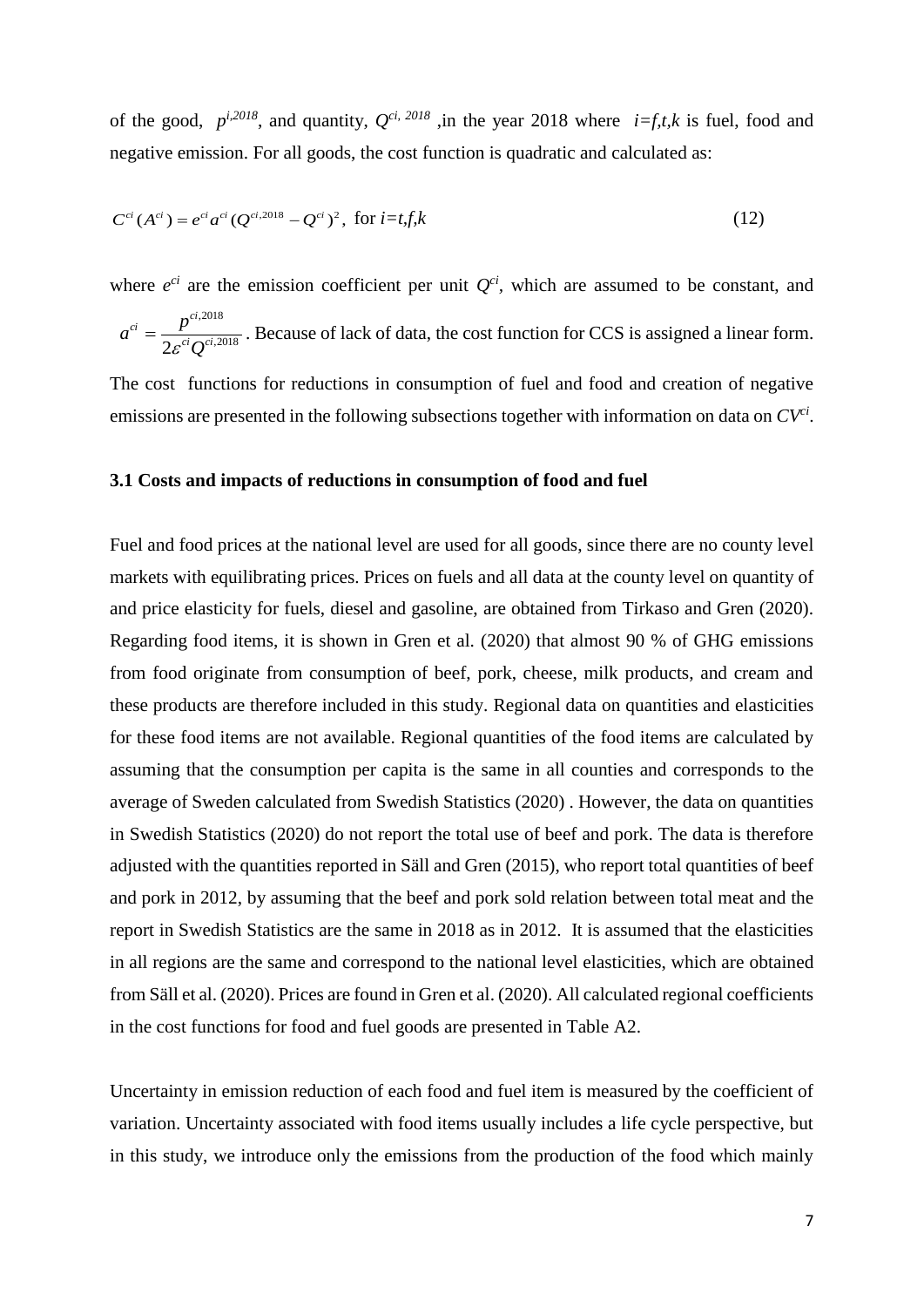includes methane and nitrous oxides. The emission of methane is relatively certain since it is related to livestock enteric fermentation, whereas the emissions from land in terms of nitrous oxides and carbon dioxides depend on weather condition which are stochastic. Sykes et al (2019) calculate mean and standard deviations in emissions of  $CO<sub>2</sub>$ , CH<sub>4</sub>, and N<sub>2</sub>O from beef. The coefficient of variation in emission factors varies between these three GHGs, between 0.1 and 0.6, being lowest for enteric fermentation and highest for  $N<sub>2</sub>O$  from fertilizers from the soil. In this paper, we use a weighted average where the emission coefficients are used as weights which gives  $CV = 0.07$ . Because of lack of data, this CV is assigned to all included food items. The corresponding CV for fuel is found in Gren et al. (2012).

With respect to emission reduction capacities, they are guided by requirements of minimum consumption of each food and fuel consumption. Since we use a static model, the adjustments are limited and we simply impose a minimum consumption level corresponding to 40 % of the consumption of each good in 2018. The total emission from fuel amounts to 19.1 million tonnes, and from food to 8.2 million tonnes, which gives a total of 27.3 million tonnes. All data are presented in Table 1.

|                 | <b>Thousand tonne</b><br>for food and<br>thousand $m3$ for<br>fuel, in $2018a$ | $CO2$ e/tonne<br>food and<br>tonne $CO2/m3$<br>for fuel <sup>b</sup> | $CV$ in<br>emission<br>coefficient <sup>c</sup> | <b>Maximum</b><br>emission<br>reduction, mill<br>tonne $CO2d$ |
|-----------------|--------------------------------------------------------------------------------|----------------------------------------------------------------------|-------------------------------------------------|---------------------------------------------------------------|
| Food:           |                                                                                |                                                                      |                                                 |                                                               |
| <b>Beef</b>     | 256                                                                            | 16.96                                                                | 0.07                                            | 2.605                                                         |
| Pork            | 368                                                                            | 2.54                                                                 | 0.07                                            | 0.561                                                         |
| <b>Cheese</b>   | 190                                                                            | 5.85                                                                 | 0.07                                            | 0.663                                                         |
| <b>Milk</b>     | 1005                                                                           | 1.25                                                                 | 0.07                                            | 0.753                                                         |
| products        |                                                                                |                                                                      |                                                 |                                                               |
| <b>Cream</b>    | 113                                                                            | 4.75                                                                 | 0.07                                            | 0.322                                                         |
| <b>Fuel:</b>    |                                                                                |                                                                      |                                                 |                                                               |
| <b>Gasoline</b> | 2942                                                                           | 2.24                                                                 | 0.030                                           | 3.936                                                         |
| <b>Diesel</b>   | 5149                                                                           | 2.42                                                                 | 0.030                                           | 10.123                                                        |

Table 1: Consumption of food and fuel, emission coefficients, CV in emission reduction, and maximum capacity in 2018

<sup>a</sup>Table A1; <sup>b</sup>Gren et al. 2020 and SPBI 2020b;  $\degree$  Standard deviations in emission coefficient for beef in Sykes et al (2019) used for the food items and CV from Gren et al. (2012) for crude oil which is assumed to be the same for both fuels;  $\text{d}$ Minimum consumption 40 % of each fuel and food item in 2018.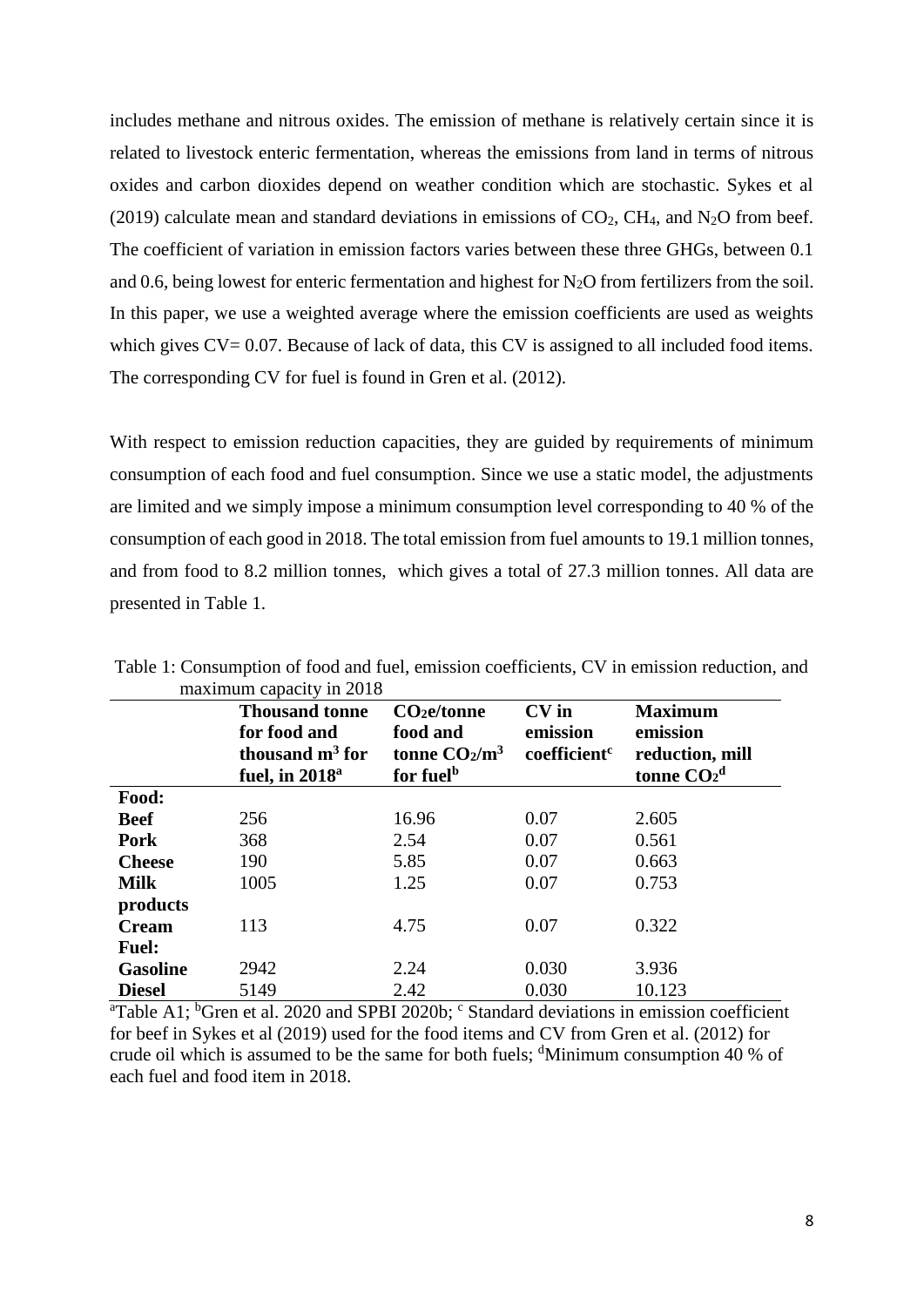#### **3.2 Costs and effects of negative emissions**

In principle, there are two main technologies for negative emissions; by nature from growing biomass and man made in terms of carbon capture and storage (CCS). In Sweden, the negative emissions from forests have increased by 20 % since 1990 from 35 to 42 million tonnes  $CO<sub>2</sub>$ eq in 2018 (SEPA 2020). On the other hand, agriculture contributes by emissions from animal and land by approximately 7 million tonnes in tonnes, which has been quite stable since 1990. Negative emissions provided by nature can thus be created by changing land use in forestry and agriculture by converting high leaching land, such as drained peat land, to low leaching land such as grass land.

Starting with Sedjo and Solomon (1989) there is now a large body of literature on the estimation of costs for carbon sink enhancement. The rapid development of this literature has resulted in several reviews on calculations of carbon sequestration costs (e.g. Sedjo et al. 1995; van Kooten et al. 2004; Manley et al., 2005; van Kooten et al. 2009; Phan et al. 2014). Except for Manley et al. (2005) all surveys are relatively broad with respect to coverage of forest activities and regions. In principle, the literature points out three main carbon sink enhancing technologies with low costs; increase in forest rotation time, afforestation, conversion of arable land to grassland, and restoration of drained peatlands on arable land.

Despite the large literature on cost estimates, there are few studies applied on Sweden. Therefore, we include only three options for which cost estimates can be made; forest management, afforestation and restoration of drained peat land. Guo and Gong (2017) calculated supply curves for carbon sequestration by forests, Norway spruce, in Sweden in a partial equilibrium model. The curves present the supply of carbon sequestration at different prices paid for sequestration and thus show the marginal cost. Calculations are made for several time periods, 5, 15, 25 and 35 years and the supply of carbon sequestration at a given price increase for longer time periods. In this study, we use the supply curve for the 5 year period to calculate a supply elasticity which is assumed to be the same in all counties. An increase in price at the price from 51 to 142.8 euro per tonne  $CO<sub>2</sub>e$  increases supply by approximately 60 %, which gives a supply elasticity of 0.33. The total supply at the low carbon price amounts to 4 million tonne CO2e per year. It is assumed that this is allocated between the counties in proportion to their area of productive forest (Table A3). The coefficients in the quadratic cost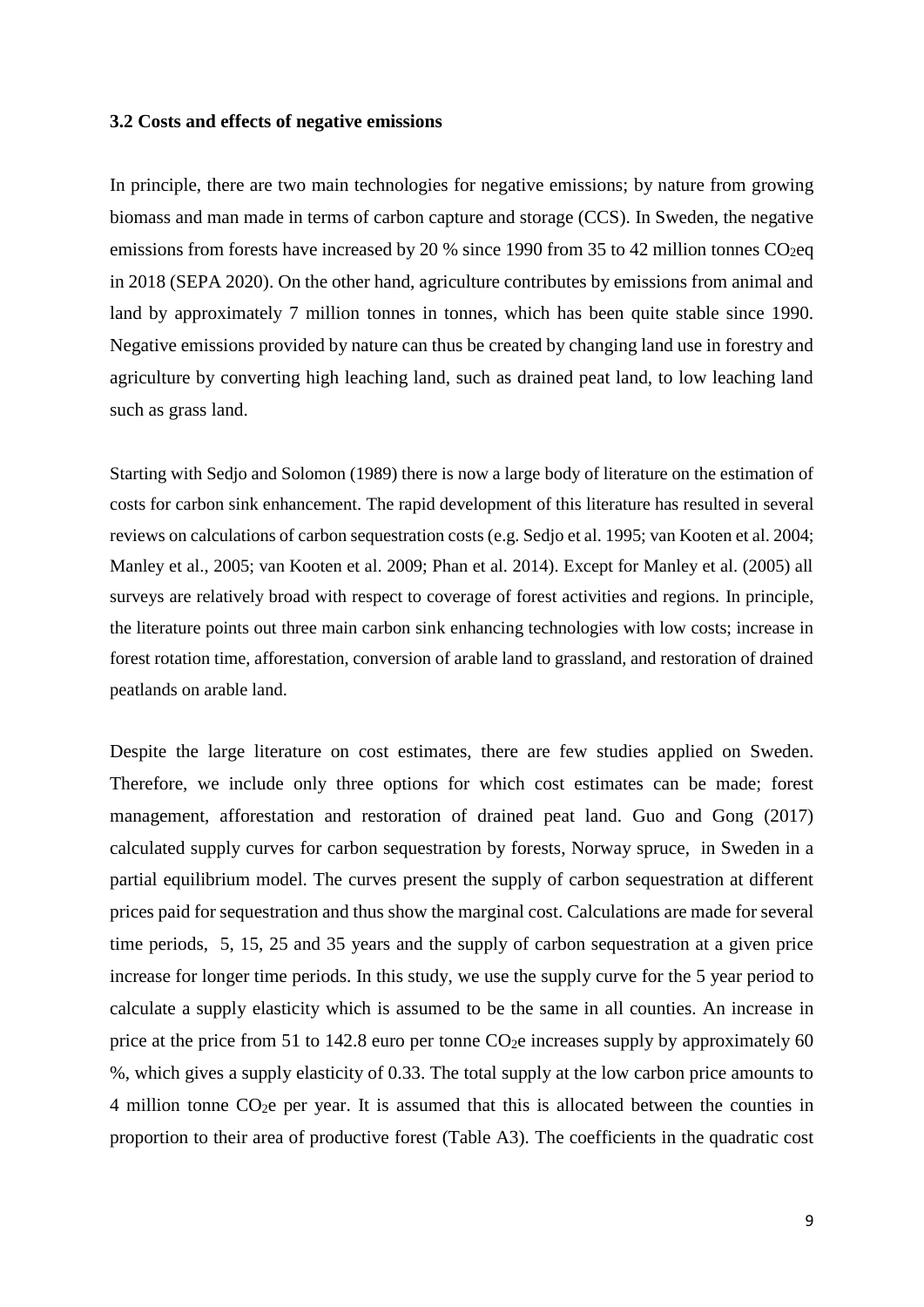function derived from the linear supply functions for each county are then evaluated at the price of 51 euro per tonne and supply of  $CO<sub>2</sub>e$  at the county level (Table A3).

The cost of afforestation and restoration of drained peat land is calculated as the foregone profits based on the supply of arable land, which are calculated as shown in eq. (12) with point estimates of rental value of land and area of arable land and drained peatland in 2018 (Table A3) and a supply the elasticity of 0.2 (Gren et al. 2012). The estimated coefficients in the quadratic supply functions for land for afforestation and restoration of peat land are presented in Table A3.

With respect to maximum capacity, Goe and Gong (2017) report an annual maximum carbon sink enhancement of 6 mill tonne  $CO<sub>2</sub>e$  from forest management. Given the static model, it is assumed that 33 % of this sequestration can be implemented. It is also assumed that forest are planted only on impediment land, which is defined as the agricultural land not managed during the last five years (Table A3). Restorations of drained peatland can be made only at sites where peatlands have been drained (Table A3). It is assumed that half of the impediment and drained peatlands can be used for afforestation and restoration. .

Regarding man made negative emissions, CCS, it is widely recognized as an effective mechanism in achieving climate change targets. Particularly, CCS is known for supplying low carbon heat and power, reducing carbon emission from the industry and, its capability to ease the net removal of capturing carbon dioxide  $(CO<sub>2</sub>)$  from the atmosphere and store in the bedrock. The process of CCS involves capturing  $CO<sub>2</sub>$  emission before entering the atmosphere and transporting to a geological (or other) storage site where it is sequestered (McCoy and Rubin 2008; Naucler et al. 2008; Hammond et al. 2011). According to Teir et al (2010), there are 88 facilities in Sweden with emissions exceeding 0.1 million tonne  $CO_2$ /year, which provide the potential for CCS. The total emissions from these facilities corresponded to 30 % of the emissions in 2007, or 19 million tonnes.

There are costs (fixed and variable costs) at each stage of CCS processes, i.e., capture, transport, and storage process that is essential to evaluate CCS effectiveness (e.g. Bergström and Ty 2017). Carbon capture constitutes the main part of the total unit cost. Various studies estimate the cost of CCS projects in multiple sectors, including natural gas or coal-fired plants, cement factories, and other electricity generation plants. The reported unit cost of CCS shows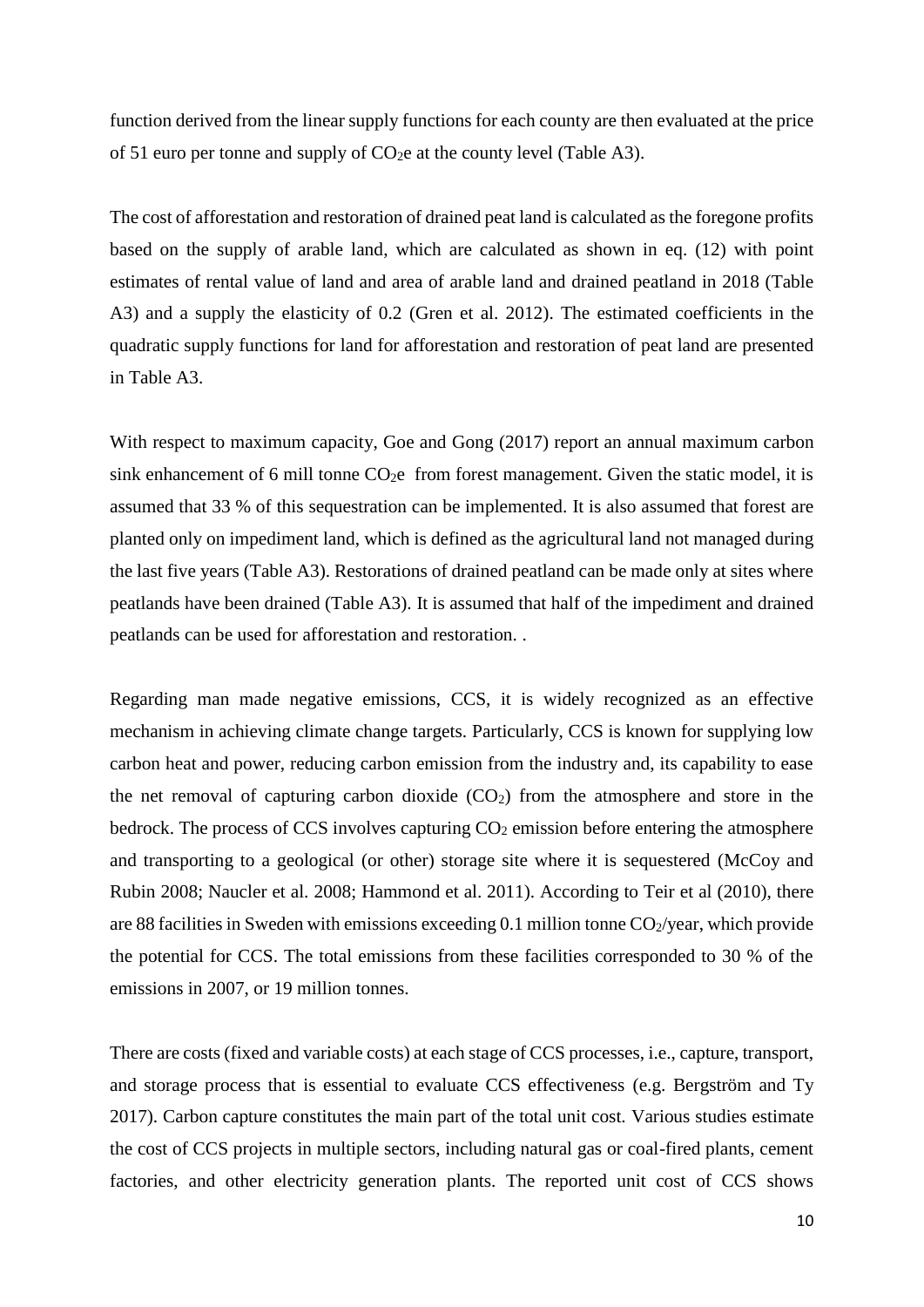substantial variation across studies. The variation could be associated with either considered cost component, technologies, estimation method, project location, or year of implementation. For instance, Irlam (2017) reported total cost ranging between 22 and 167 euro/tonne  $CO<sub>2</sub>$  (in 2018 prices). A review study by Lilliestam *et al*. (2012) indicated a range of total unit costs between 36 -77 euro/tonne  $CO<sub>2</sub>$  (in 2018 prices).

In this study, we will use estimates for facilities in Sweden by IVL (2011) which reported that total unit cost varied between 47 and 112 euro/tonne  $CO<sub>2</sub>$  (in 2018 prices). The average cost then amounts to 80 euro/tonne CO2. By assumption of a normal probability distribution and that the range covers 95 % of possible unit costs, the standard deviation is 16, which gives a CV of 0.2. With respect to removal capacity, our static model envisages a short run perspective during which the implementation of CCS at most facilities is not possible. It is therefore simply assumed that a fraction, 15 %, of the reported emissions from the plants can be captured and stored. However, the reported emissions in 2007 amounted to 19 million tonnes, and it is likely that the emissions have been reduced. Assuming that the share of total emissions in 2018 is the same as that in 2007, gives emissions from the facilities corresponding to 15 million tonne. The assumed capacity is then 2.3 million tonnes.

All data on the effects of negative emissions and maximum capacities are displayed in Table 2.

| <b>Measure</b>                                     | Carbon<br>sequestration per ha            |                | Assumed capacity,<br>mill tonne $CO2e$ |
|----------------------------------------------------|-------------------------------------------|----------------|----------------------------------------|
| <b>Carbon sink;</b>                                |                                           |                |                                        |
| <b>Forest management</b>                           |                                           | $0.42^{\rm a}$ | $2.05^{\circ}$                         |
|                                                    | <b>Afforestation</b> 3.5 tonne $CO2e/haa$ | $0.42^{\rm a}$ | 0.5                                    |
| <b>Restoration of peatland</b> 20 tonne $CO2e/hab$ |                                           | $0.28^{b}$     | 2.2                                    |
| CCS                                                |                                           | 0.27           | $2.3^{d}$                              |

Table 2: Effects, CV and capacities of measures increasing negative emissions

<sup>a</sup>Gren and Carlsson (2013); <sup>b</sup>SBA (2014);  $\textdegree$  33% of maximum capacity from Guo and Gong (2017);  $d_{15}$ % of emissions from facilities which is assumed to have the same share in 2007 (Tier et al. 2011) and 2018

### **4. Results**

As discussed in the foregoing section, there is no specific emission target for emissions from the consumption of food, but only for the transport sector. Minimum costs are therefore calculated for different levels of reductions in total emissions which ranges between 0 and 70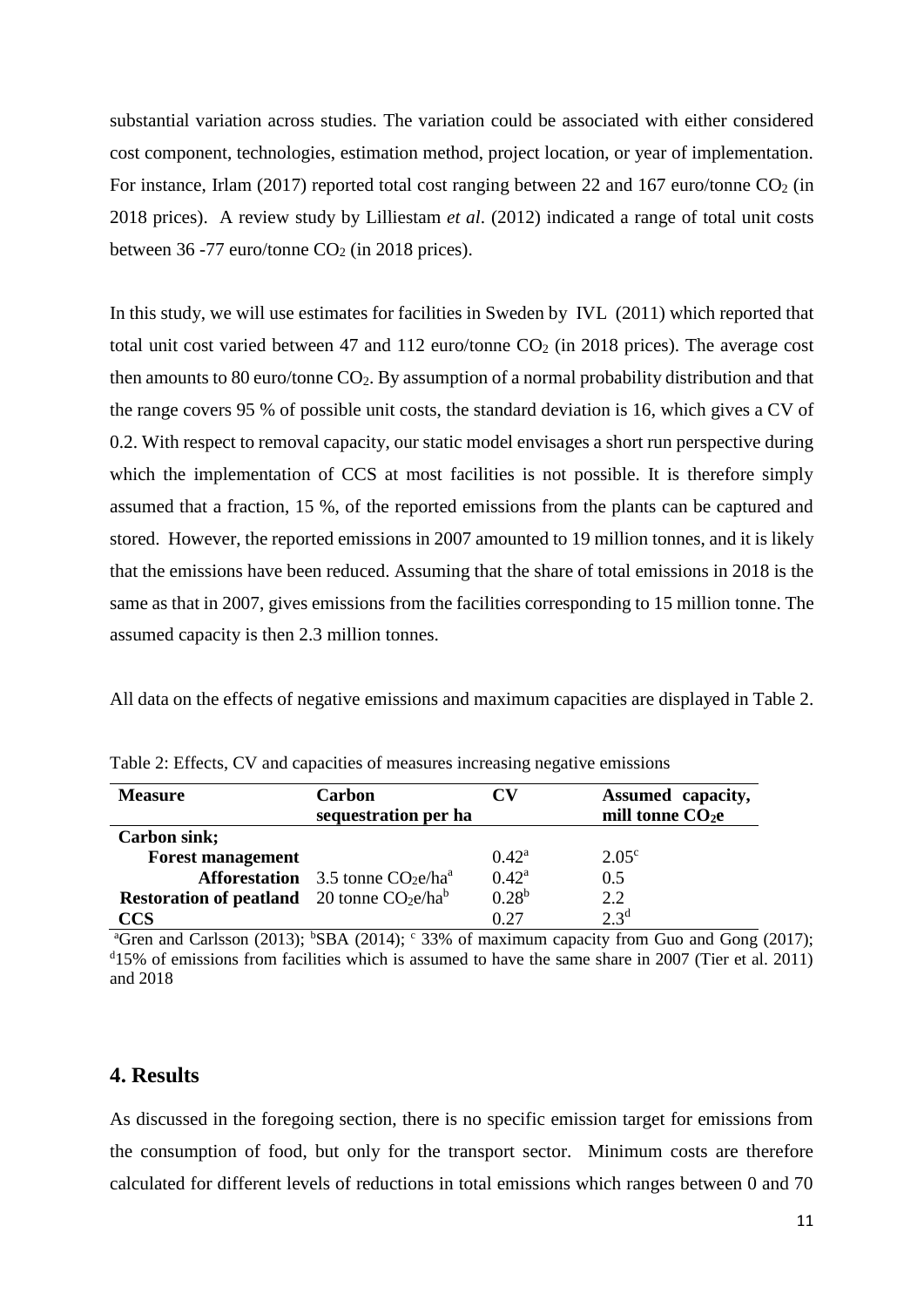% of calculated total emissions in 2018. Calculated total emissions from the consumption of fuels amounted to 19052 ktonnes in 2018 based on the consumption of fuels and emission coefficients (SPBI, 2020 ). This estimate includes all sales of the fuels in Sweden, which can be used for both domestic and foreign transport and is thus higher than the reported emission of approximately 16500 ktonnes from domestic transports in 2018, which correspond to almost half of the total territorial emissions in Sweden (SEPA 2020). Calculated emissions from consumption of the included food products based on the quantities and emission coefficients presented in Table 1 amount to 8186 ktonnes CO2e. This is lower than the emissions from consumption of the same food items calculated by Säll and Gren (2015) since secondary emissions from transports etc. of the inputs in production of the food are not included. Total calculated emissions thus amounts to  $27.2$  mill tonnes  $CO<sub>2</sub>e$ , and it can be noticed from Table 2 that approximately 25 % or 7.1 mill tonnes of this emissions can be reduced by increases in carbon sink.

#### **4.1 Marginal costs**

As a first test of the cost effective allocation of emission reductions and negative emission, we calculated the marginal costs at different levels for each class of measure (Figure 1).



Figure 1: Marginal costs of emission reductions in fuel and food consumption and negative emissions

The marginal cost curves in Figure 1 demonstrate considerable differences in marginal costs and reduction capacities. Carbon sequestration has the lowest and reduction in emissions from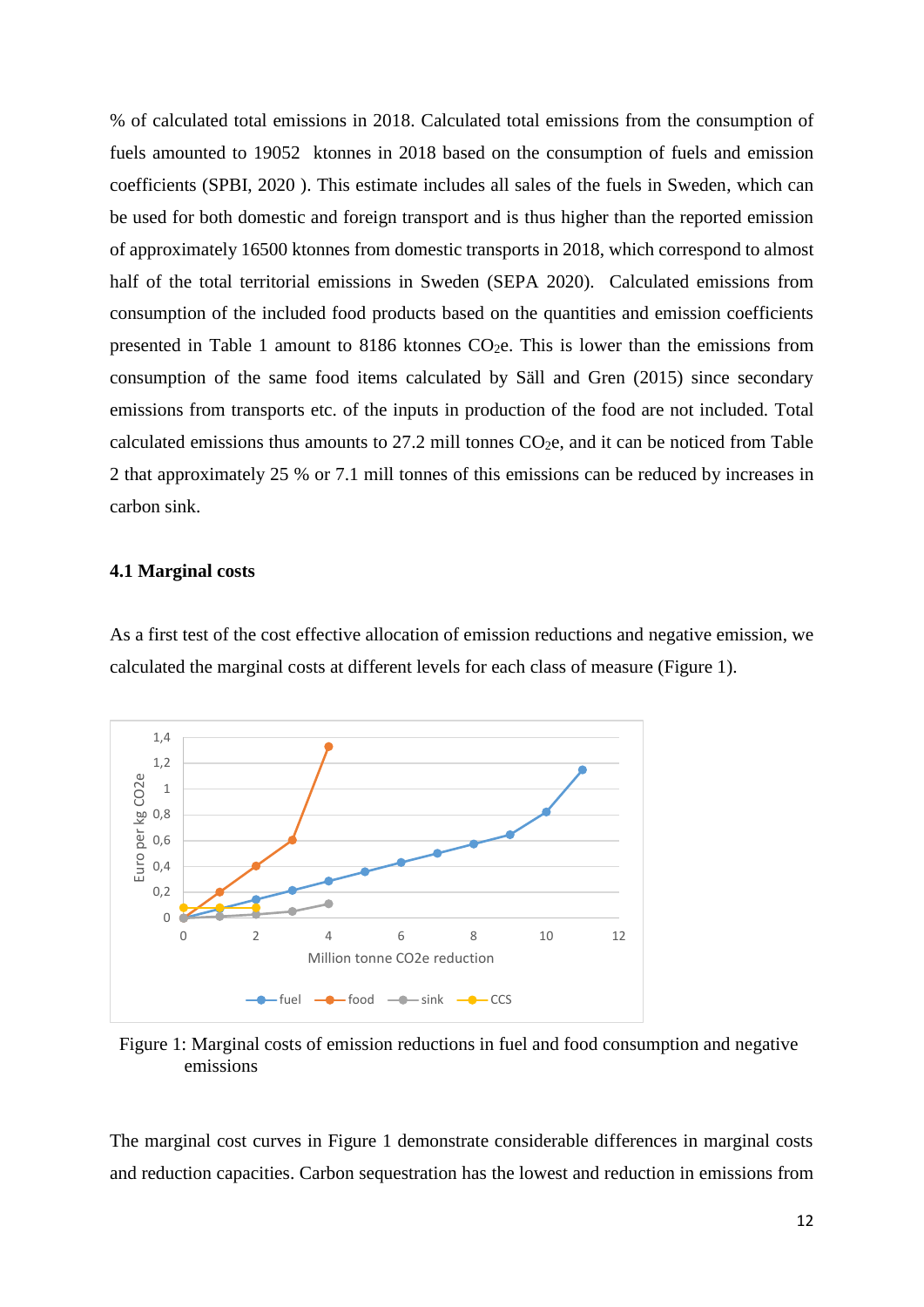food consumption the highest marginal cost at all reduction levels. As expected, emission reductions in fuel consumption show the highest reduction capacity because of the relatively large BAU emissions.

It can be interesting to examine the necessary tax for achieving the Swedish target of a 70 % reduction in 2010 emissions to be obtained in 2030. Emissions decreased by almost 20 % between 2010 and 2018, and expected impacts of implemented policies will generate further reductions so the necessary reduction from the calculated emissions in 2018 are then 58 % (Tirkaso and Gren 2020). The marginal cost at this reduction level, and hence the necessary  $CO<sub>2</sub>$  tax, is approximately 9 euro/kg  $CO<sub>2</sub>$ . The introduction of such a tax would increase the price of diesel and gasoline in 2018 by approximately 140 %. However, the increases in  $CO<sub>2</sub>e$ taxes on food would generate larger increases in prices. For example, the marginal cost at a reduction in food consumption by 4 million tonnes, or 50 %, amounts to 1.33 euro/kg  $CO<sub>2</sub>e$ . If such a tax is introduced on beef, the price in 2018 would increase from 12 to 34.6 euro/kg beef. The price increase on pork would be lower because of the smaller emission coefficients and, from 9.5 to 12.9 euro/kg pork.

It can also be of interest to examine the effects of introducing the current Swedish tax of 0.115 euro/kg CO<sub>2</sub> emission on food consumption and carbon sequestration. It is already levied on fuel consumption. The introduction of the tax on food consumption would reduce the emissions by approximately 0.7 million tonnes, or 9 % of the emissions from food consumption. The effect on negative emissions would be considerably higher if the tax was introduced and, hence, becomes a subsidy. It would then be profitable for society to implement all carbon sink and CCS measures corresponding to 6 million tonne negative emissions.

However, the consideration of uncertainty affects marginal costs in particular for carbon sequestration because of the relatively large uncertainty (Figure A1). The marginal costs of carbon sequestration is then slightly higher than the marginal cost of reductions in fuel emissions at 3 million reduction in CO<sub>2</sub>e. The introduction of the Swedish carbon tax would still generate approximately 6 million tonne negative emissions.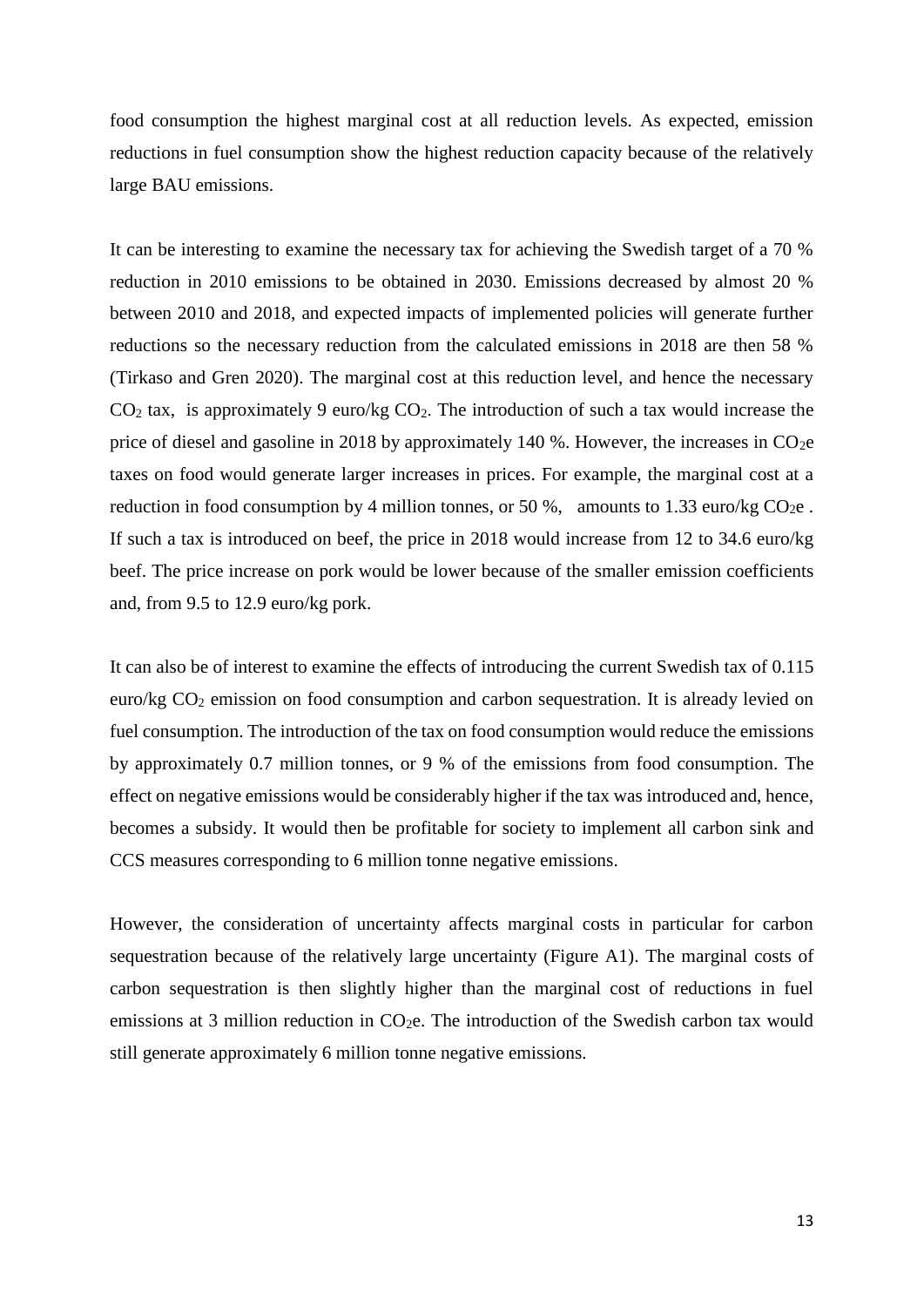#### **4.2 Cost effective solutions**

The total costs for different emission reduction levels under different assumptions of inclusion of carbon sink measures and uncertainty are displayed in Figure 2. In the uncertainty case, it is assumed that the probability of reaching the target is 0.9.



Figure 2: Minimum costs for reaching different reductions in total emissions from food and fuel with and without uncertainty and negative emissions, prob=0.9

As expected, the costs are increasing at an increasing rate for all combinations of carbon sink and uncertainty cases. Without a carbon sink measure, the maximum reduction capacity is 60 % because of the constraints on minimum food and fuel consumption in all counties. The costs are lower at all reduction levels when carbon sink is introduced, and can correspond to less than half of the cost for the same reduction level when only emissions from fuel and food are reduced. The cost increases when uncertainty is included, relatively more when carbon sink is introduced then when it is not included. The reason is the relatively larger uncertainty in carbon sink enhancement than in emission reductions.

The marginal cost at different reduction levels under alternative combinations of negative emissions and uncertainty shows a similar pattern as total cost (Figure 3). Marginal cost for the 60 % reduction without negative emissions and uncertainty is not displayed since it exceeds 8 euro/kg CO<sub>2</sub>e and would make it difficult to discern the marginal cost in all other cases.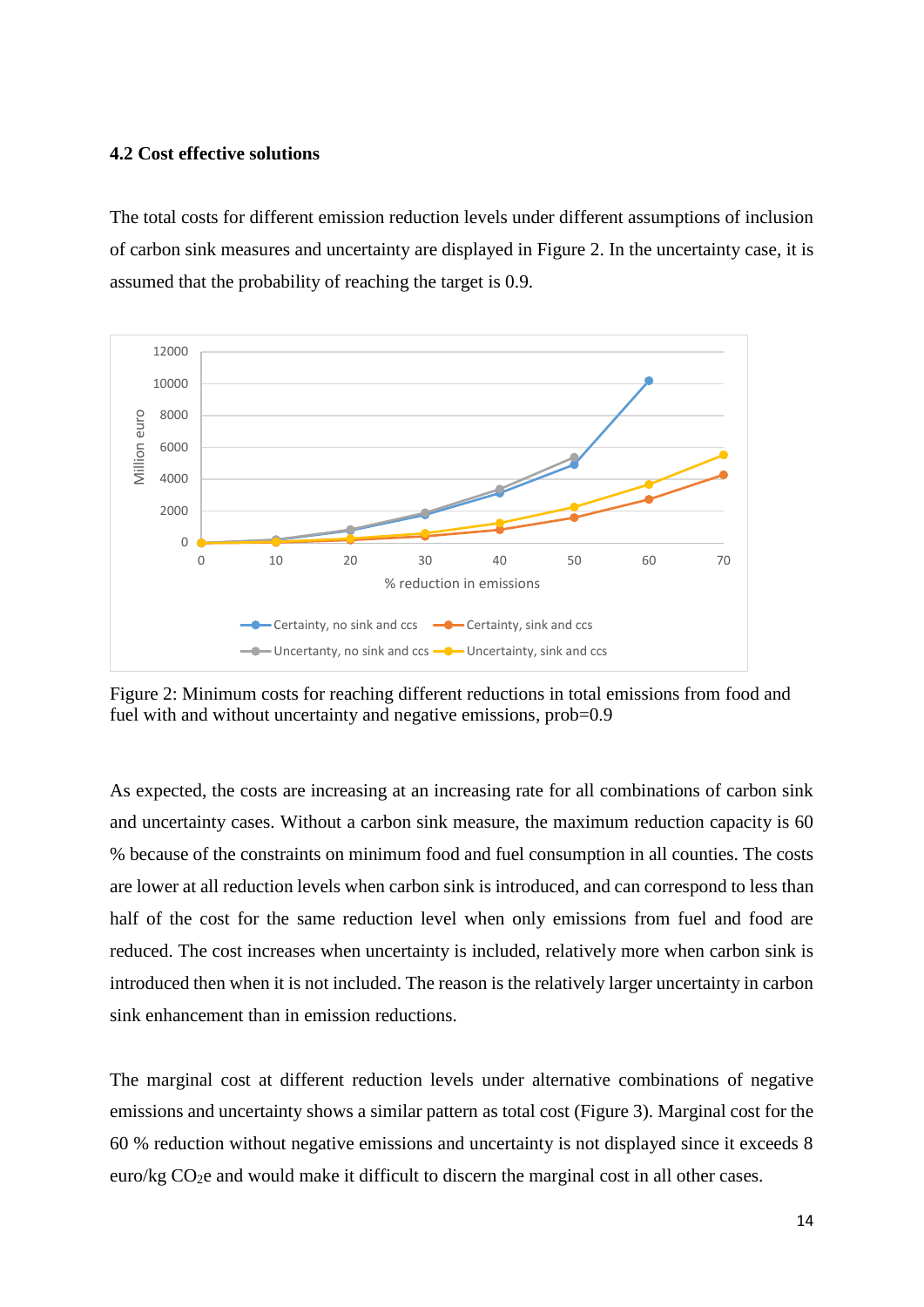

Figure 3: Marginal costs for reaching different reductions in total CO<sub>2</sub> emissions from food and fuel with and without uncertainty and negative emissions, prob=0.9 under uncertainty

The introduction of the Swedish  $CO<sub>2</sub>$  tax would result in a maximum of 30 % reduction, which occurs without uncertainty and inclusion of negative emissions. When uncertainty is considered the reduction is 25 %. There are small differences in effects without negative emissions with and without uncertainty, a reduction by approximately 5 % would be obtained in both cases. The marginal cost curves also show the necessary taxes on  $CO<sub>2</sub>$  under the different schemes for reaching a certain reduction level. For example, a reduction by 30 % requires a tax of 0.175 euro/kg CO<sup>2</sup> with negative emissions and no uncertainty, which increases at the most to 0.466 euro/kg CO<sub>2</sub> emission when uncertainty is considered but negative emissions excluded.

Despite the higher uncertainty in carbon sink measures, the cost effective allocation of emissions reductions implies relatively much use of this measure compared with emission reduction until the maximum carbon sink enhancement is reached (Figure 4).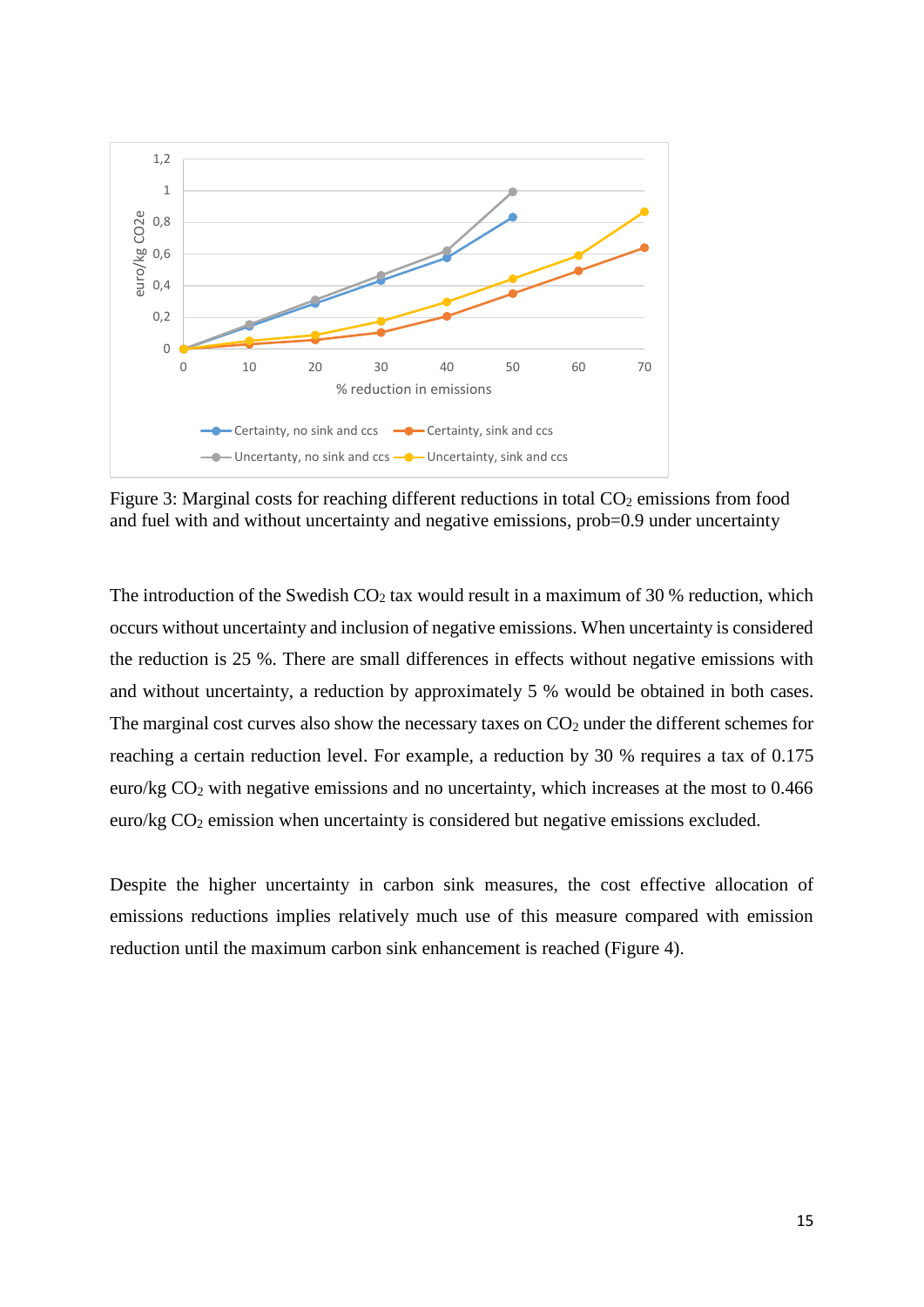

Figure 4: Cost-effective allocation of emission reduction between fuel and food and negative emissions under uncertainty with prob=0.9.

The share of negative emissions is decreasing at high total emission reductions because of the assumed maximum sequestration capacity. The share of total reduction of carbon sequestration and reductions in emissions from food consumption are almost the same at the 70 % reduction level and amount to 0.22. Reductions in emissions from fuels as a share of total reduction varies between  $0.21$  and  $0.55$ .

However, the total cost varies, not only between different reduction levels, but also between different reliability levels for a given reduction level. This is show for an overall reduction of 50 % with and without carbon sequestration in Figure 5. The 50 % reduction level is chosen since higher levels would hit the maximum reduction capacity in the uncertainty case when negative emissions are not included.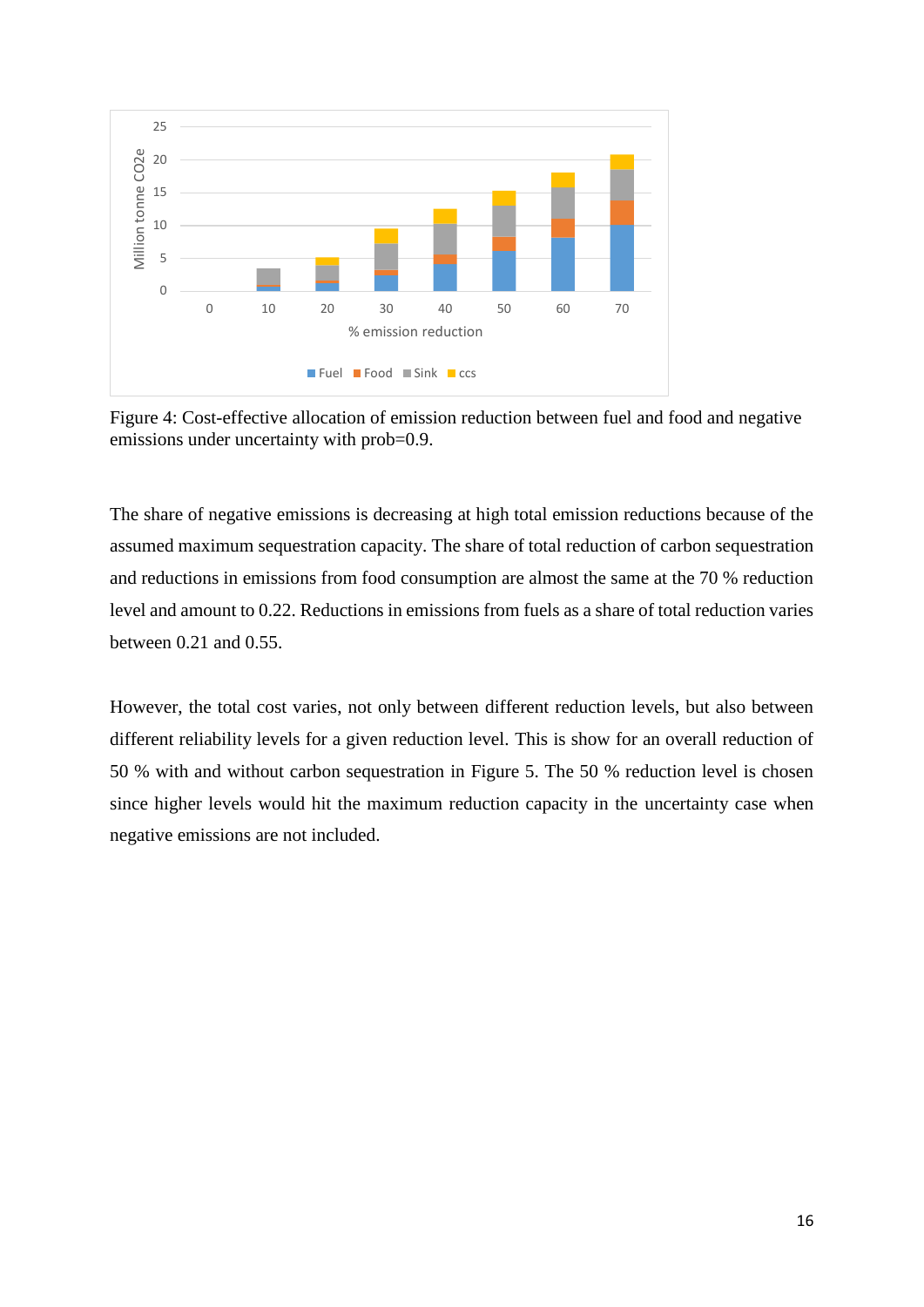

Figure 5: Minimum cost of reduction in total emissions by 50 % at different reliability levels with and without negative emissions.

The increase in costs at different reliability levels is largest when carbon sequestration and CCS are included, where the cost almost doubles when moving from prob=0.5 to prob=0.99. The corresponding increase in costs without negative emissions is lower, 20 %, because of the lower uncertainty in fuel and food emission reductions. The difference in costs with and without negative emissions then decreases at high reliability levels. At the low reliability level, costs decrease by 67 % when including negative emissions whereas the cost decrease is 49% at the highest reliability level.

### **4.3 Regional effects**

There are 21 counties in Sweden (Figure A2), which differ with respect to emissions from fuel and food, and the availability of negative emissions. While the prosperous counties with relatively high population density show large emissions from fuel and food consumption, counties with less population density provide the largest capacities for negative emissions. Forests and facilities for negative emissions are located in northern Sweden, and carbon sink enhancement on agricultural land can be made mainly in the south and mid regions. In order to examine the allocation of costs among counties, we relate the costs for a 50 % overall emission reduction to the gross regional product (GRP).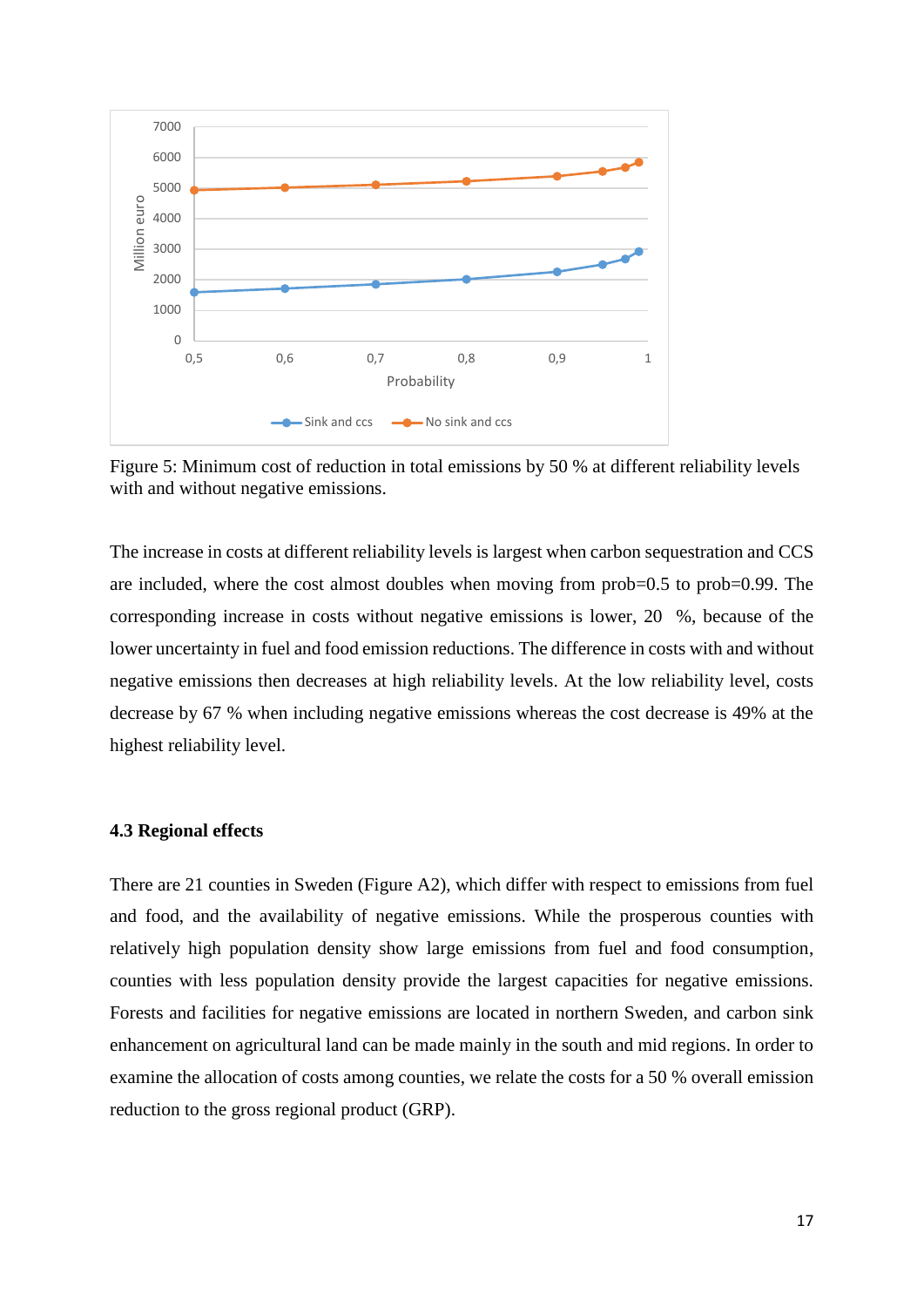

Figure 6: Allocation of emission reduction cost as % of GRP under different combinations of negative emissions and uncertainty for 50 % overall emission reduction.

Except for one county, Gotland, all counties show the same pattern of emission reduction costs under the different combinations of negative emissions and uncertainty at the 50 % emission reduction level. The cost is lower when negative emissions are included and when uncertainty is not considered. The latter is valid also for Gotland, but the inclusion of negative emissions raises cost because of the location of a large factory for cement production, which emitted approximately 1.6 million tonne  $CO<sub>2</sub>$  in 2018. This implies a relatively large cost for CCS at the facility.

The unequal allocation of costs among the counties raises the question whether the cost burdens are regressive or progressive, that is if relatively poor regions as measured by GRP faces a relatively high or low share of the total cost. This can be measured by the so-called Suits index, which is negative when the cost allocation is regressive and positive otherwise (Suits 1977). This measure has been used extensively when evaluating impacts on equity of different programs (e.g. Eliasson et al. 2018; Tirkaso and Gren 2020). The results show that the cost allocation is regressive for all for combinations of uncertainty and negative emissions, and that the degree of regressivity is the same for both cases without negative emissions, -0.20, and amounts to -0.23 and -0.25 with negative emission without and with uncertainty, respectively.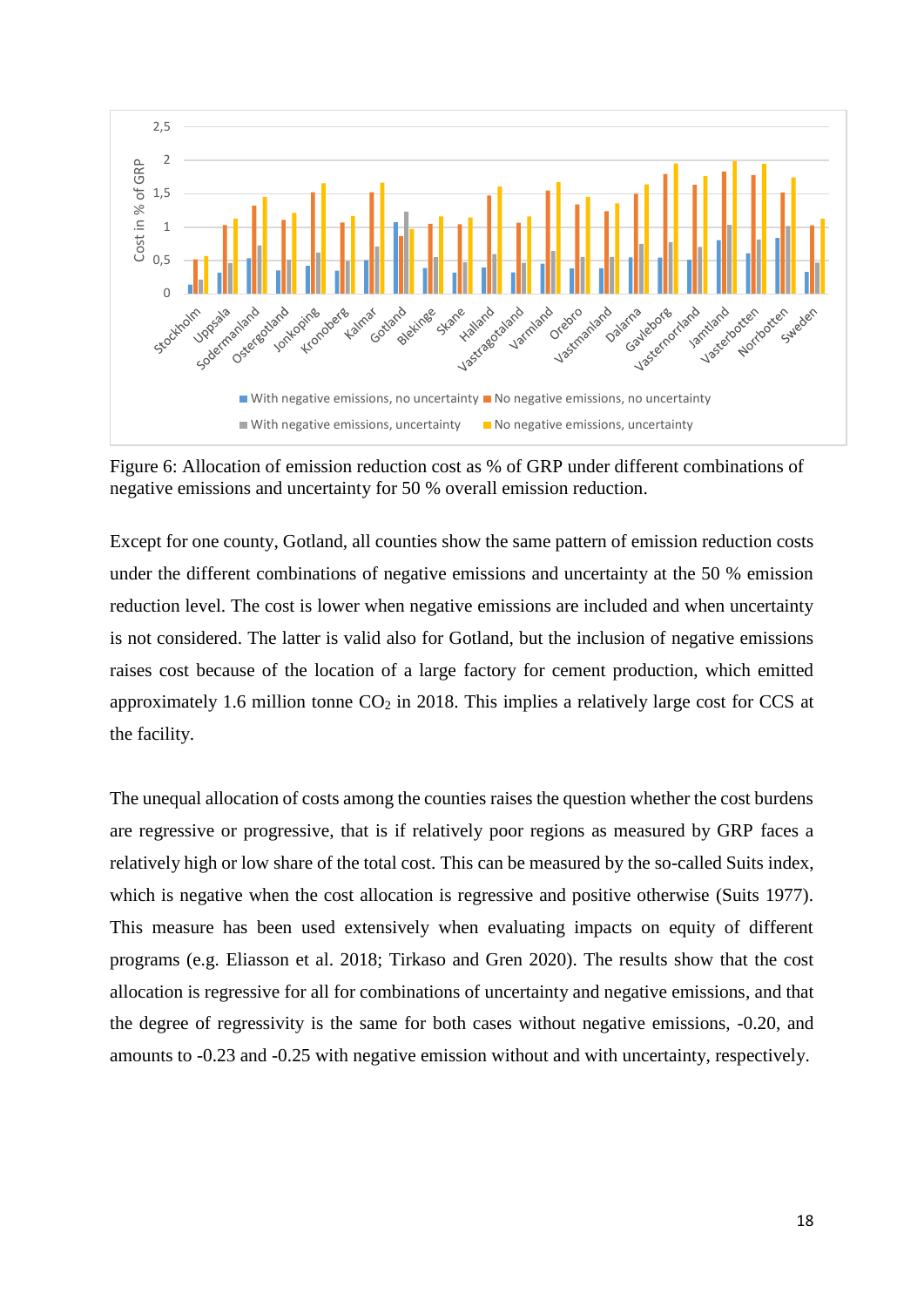#### **4.4 Sensitivity analysis**

The results presented so far rest on a number of different assumptions on costs and effects of the measures as presented in Section 3. In principle, calculated costs for a given emission reduction are decreased (increased) when the cost for a measure decrease (increase), when reduction capacity of low cost measures increases (decreases), and uncertainty in effect decreases (increases). In order to examine how much costs are affected by such changes, we examine the impact of changes in consumption patterns and technologies for negative emissions The emissions from both fuel and food may decrease because of the ongoing electrification of the car fleet and changes in consumption patterns of food. Given the linear demand functions, this will not affect the cost for a given reduction as measured in tonnes, but it will reduce total emissions and thereby the assumed maximum capacity of 60 % reduction from the BAU level. Calculations are therefore made with an increase in reduction capacities by 10 % of the BAU emissions. Calculations are also made for similar changes in costs of emission reductions in fuel and food consumption.

Other assumptions include the cost and negative emission, which are new technologies and difficult to predict. Calculations are therefore made by assuming increases and decreases in costs and maximum capacities by 10 %.

The impact of the changes on total minimum costs are calculated as elasticities, which measures the change in percent in the cost from 1 % change in the parameters (Table 4)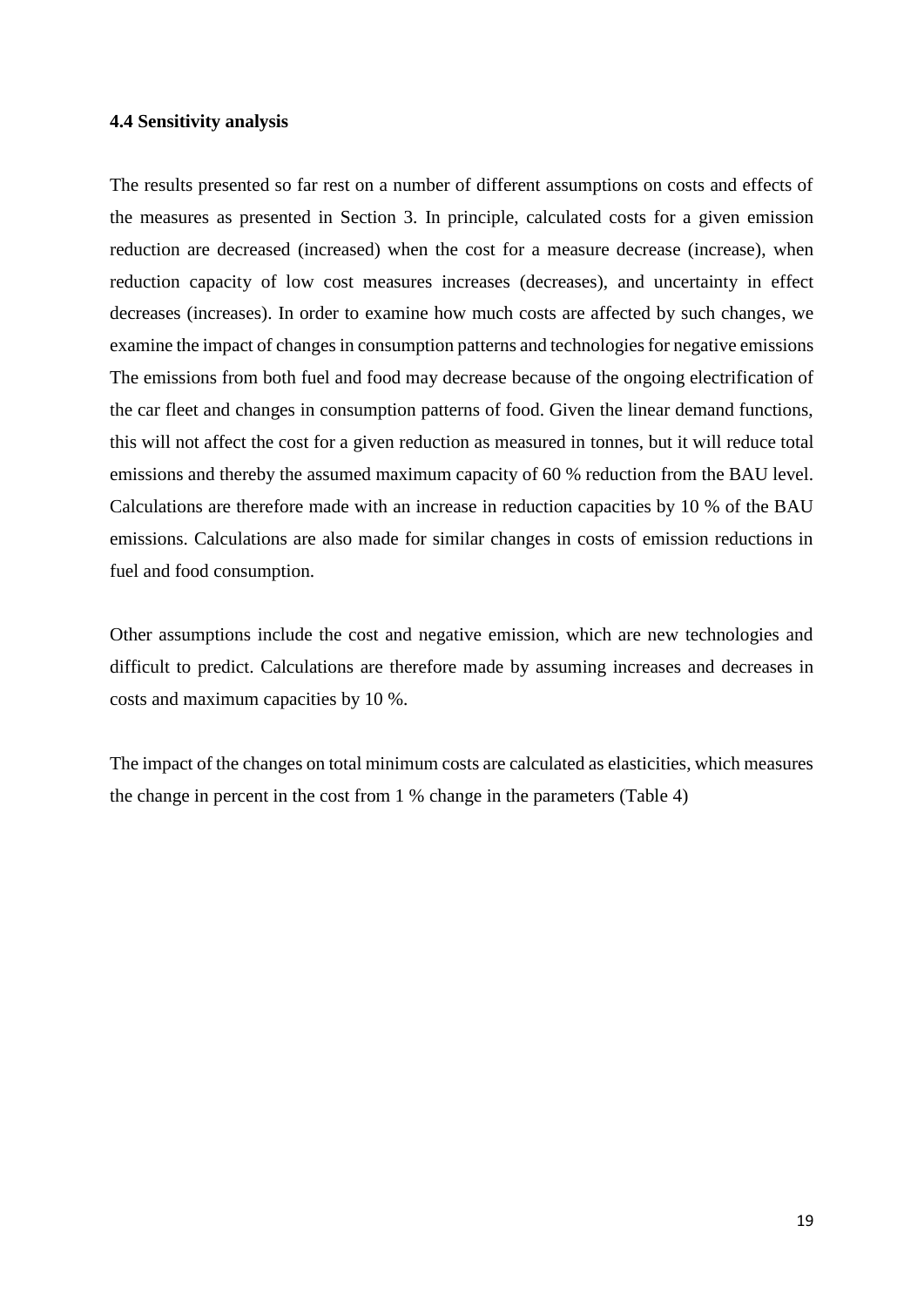|                       | N <sub>0</sub> | <b>Uncertainty</b> | No negative                 | No negative              |  |
|-----------------------|----------------|--------------------|-----------------------------|--------------------------|--|
|                       | uncertainty    |                    | emission, no<br>uncertainty | emission,<br>uncertainty |  |
|                       |                |                    |                             |                          |  |
| Increase in fuel and  | 0.73           | 0.81               | 1.07                        | 1.09                     |  |
| food reduction cost   |                |                    |                             |                          |  |
| Decrese in fuel and   | $-0.73$        | $-0.82$            | $-0.94$                     | $-0.93$                  |  |
| food reduction cost   |                |                    |                             |                          |  |
| Increase in fuel and  | 0.00           | 0.00               | $-0.03$                     | $-0.12$                  |  |
| food capacity         |                |                    |                             |                          |  |
| Decreasse in fuel and | 0.00           | 0.00               | 0.41                        | 0.59                     |  |
| food capacity         |                |                    |                             |                          |  |
| Increase in negative  | $-1.02$        | $-0.69$            |                             |                          |  |
| emission max          |                |                    |                             |                          |  |
| capacity              |                |                    |                             |                          |  |
| Decrease in negative  | 1.22           | 0.78               |                             |                          |  |
| emission max          |                |                    |                             |                          |  |
| capacity              |                |                    |                             |                          |  |
| Increase in cost of   | 0.27           | 0.18               |                             |                          |  |
| negative emission     |                |                    |                             |                          |  |
| Decrease in cost of   | $-0.27$        | $-0.19$            |                             |                          |  |
| negative emission     |                |                    |                             |                          |  |

Table 4: Calculated elasticities with respect to impacts on total minimum cost from changes in emission reduction capacities and costs under different combinations of uncertainty and negative emission inclusion at 50 % mission reduction and prob $-0.9$  under uncertainty

Source: Table A4 in appendix

According to the results in Table 4, an increase by 1 % in the capacity of reductions in emissions from fuel and food reduces total cost by 0.12 % with uncertainty but without the option of negative emissions. The same change has no impact when negative emissions are included because of the relatively low emission reductions in fuel and food in cost effective solutions. The results are most sensitive to changes in the maximum capacity of negative emissions, the cost increases by 1.22 % when the capacity decreases with 1 % when uncertainty is considered.

## **5. Discussion and conclusions**

The main purpose of this study has been to calculate and compare costs of emission reductions from consumption of fuel and food and negative emissions in Sweden when accounting for uncertainty in effects. The main result in this paper is that reduction in consumption of food and fuel are expensive compared with negative emissions. Reductions in food consumption is the most expensive measure for a given emission reduction, and can be more than times higher than the marginal cost of carbon sequestration which is the least costly measures. The marginal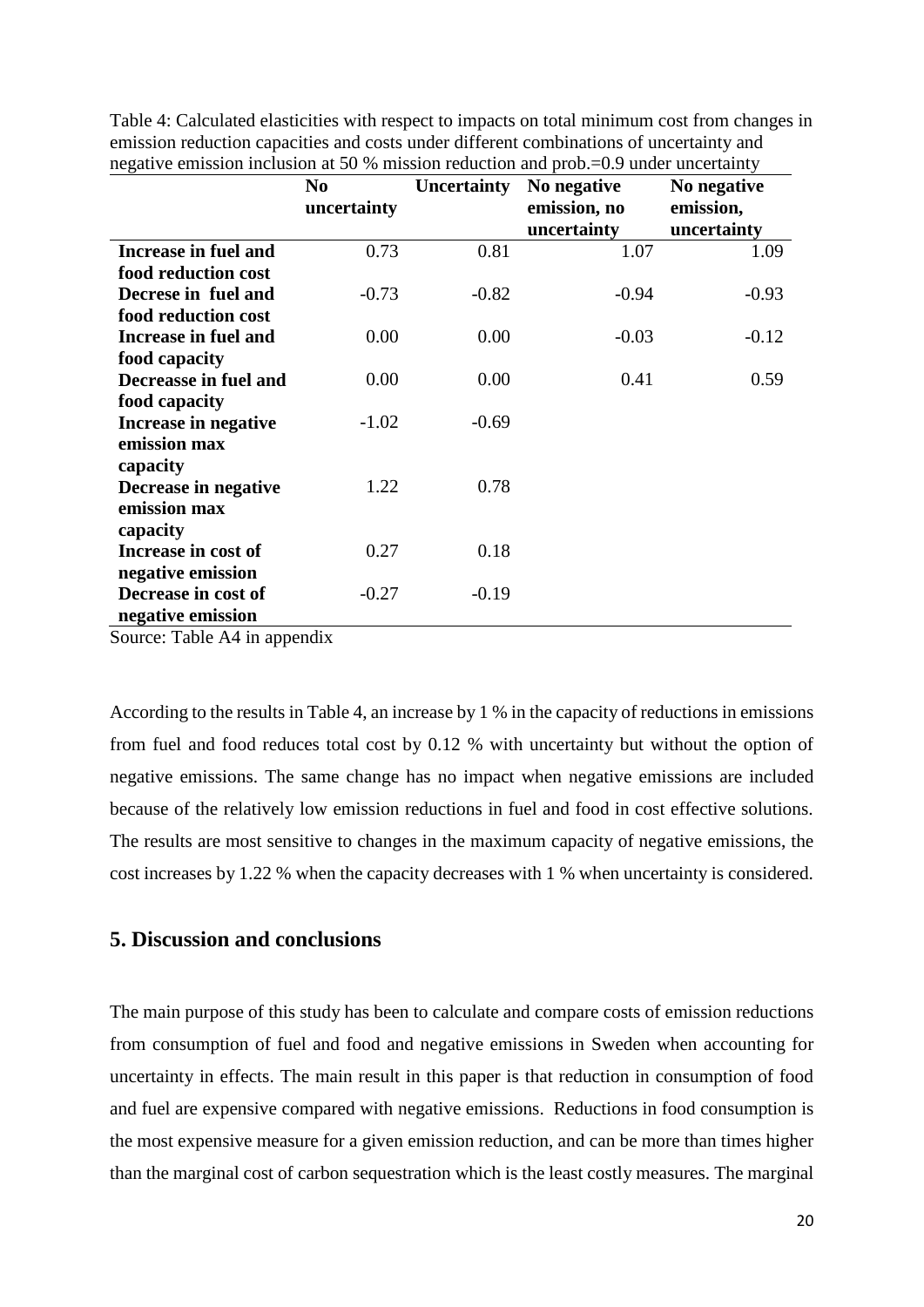cost of reductions in fuel consumption is lower than for food consumption and can be 4 times higher than for carbon sequestration. Consideration of uncertainty raises the marginal cost of negative emissions relative to the other measures, but are still considerable lower at all emission reduction levels. This means that the total minimum cost for reaching different reduction levels shows a large decrease when negative emissions are allowed also under conditions of uncertainty, which support results from other studies (see Raihan et al 2019 for a review). However, the results also show a slight increase in the regressivity of the cost between regions when negative emissions are included since they are located in counties with relatively high capacities of these measures but also relatively low gross regional product. Similar findings were obtained by Munnich et al. (2013) for emission reductions at the EU level.

In our view, the results point our important policy implication. One is that the achievement of climate targets by reducing food and fuel consumption can be quite costly, but the inclusion of negative emissions, which is currently not allowed in Sweden, reduces the cost burden considerably. Another is on the design of policy instruments. The necessary  $CO<sub>2</sub>$  tax for implementing e.g. 50 % emission reduction without negative emissions is almost three times higher than when this option is included. The high cost in consumption of food and fuel consumption is explained by the low price elasticities. This raises the question of an environmental tax-refund system which has been suggested in the literature and implemented in practice in several countries (e.g. Millock and Nauges 2006).

In this study, a tax-refund system would imply that  $CO<sub>2</sub>$  taxes on food and fuel are used for subsidizing negative emissions, not only to reduce total cost but also mitigate regressivity in the allocation of costs between counties. The low price elasticity not only imply high costs for reductions in consumption for reaching certain emission reduction targets, but would also generate considerable tax revenues. For example, at the 50 % overall reduction without uncertainty, the cost effective carbon tax amounts to 0.351 euro/kg, which gives tax revenues amounting to 7.2 billion euro, which highly exceeds the cost by paying the same price to negative emissions of 2.4 billion euro.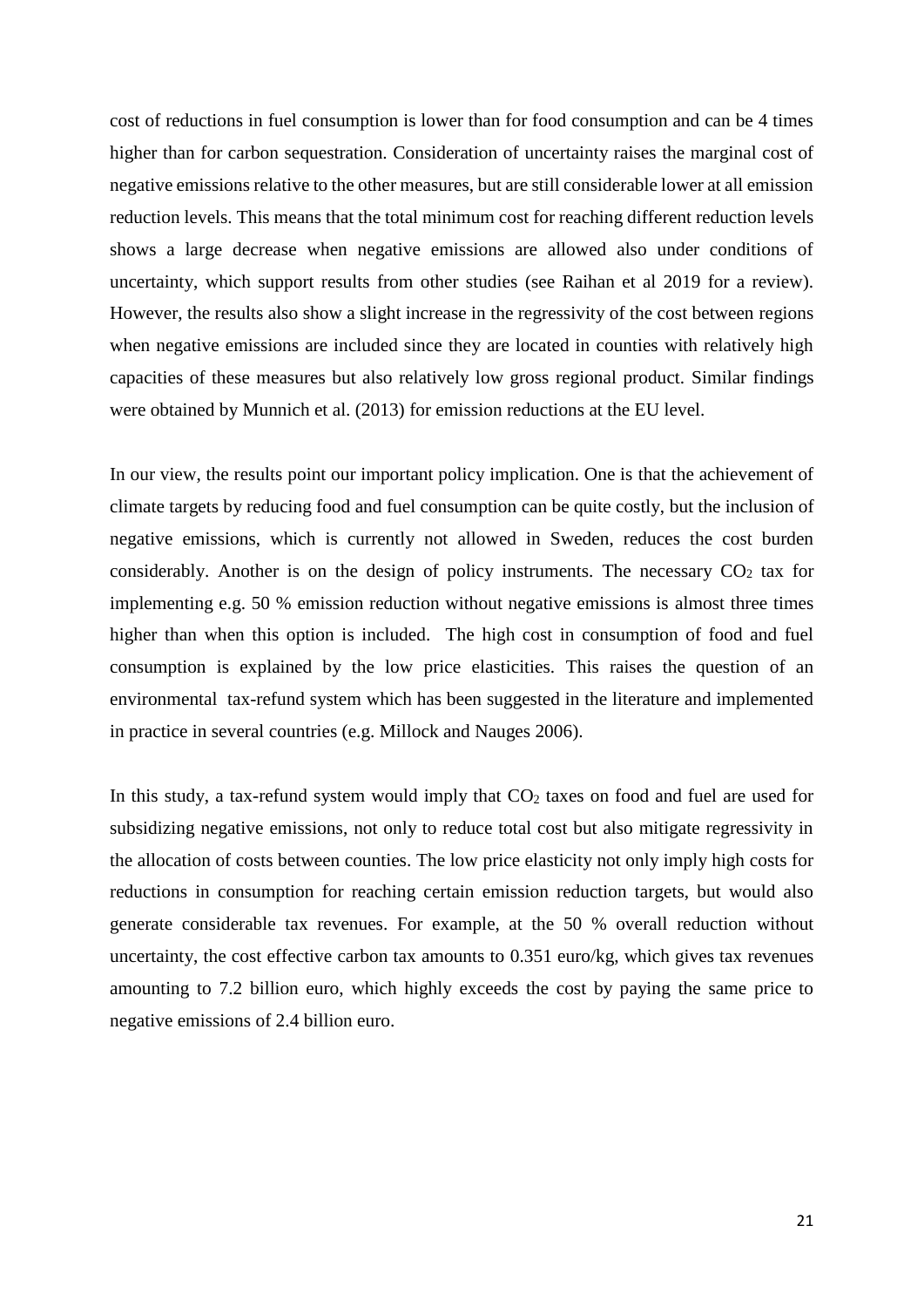## **Appendix: Tables A1-A4 and Figures A1-A2**

| County              | <b>Populat</b> | Food 1000 tonne; |       |               |             |              | Fuel, 1000 m3; |                        |
|---------------------|----------------|------------------|-------|---------------|-------------|--------------|----------------|------------------------|
|                     | ion,           |                  |       |               |             |              |                |                        |
|                     | $1000^a$       | <b>Beef</b>      | Pork  | <b>Cheese</b> | <b>Milk</b> | <b>Cream</b> |                | <b>Gasoline Diesel</b> |
| <b>Stockholm</b>    | 2344           | 28.1             | 35.2  | 43.6          | 230.2       | 22.0         | 478            | 683                    |
| <b>Uppsala</b>      | 376            | 4.5              | 5.6   | 7.0           | 36.9        | 3.5          | 109            | 176                    |
| Södermanlan         | 295            | 3.5              | 4.4   | 5.5           | 29.0        | 2.8          | 102            | 140                    |
| $\mathbf d$         |                |                  |       |               |             |              |                |                        |
| Östergötland        | 462            | 5.5              | 6.9   | 8.6           | 45.4        | 4.3          | 147            | 220                    |
| Jönköping           | 361            | 4.3              | 5.4   | 6.7           | 35.5        | 3.4          | 132            | 258                    |
| <b>Kronoberg</b>    | 200            | 2.4              | 3.0   | 3.7           | 19.6        | 1.9          | 59             | 101                    |
| <b>Kalmar</b>       | 245            | 2.9              | 3.7   | 4.6           | 24.1        | 2.3          | 87             | 147                    |
| Gotland             | 59             | 0.7              | 0.9   | 1.1           | 5.8         | 0.6          | 25             | 19                     |
| <b>Blekinge</b>     | 160            | 1.9              | 2.4   | 3.0           | 15.7        | 1.5          | 54             | 58                     |
| <b>Skåne</b>        | 1362           | 16.3             | 20.4  | 25.3          | 133.7       | 12.8         | 434            | 579                    |
| <b>Halland</b>      | 329            | 3.9              | 4.9   | 6.1           | 32.3        | 3.1          | 113            | 190                    |
| Västra              | 1710           | 20.5             | 25.7  | 31.8          | 167.9       | 16.1         | 503            | 917                    |
| Götaland            |                |                  |       |               |             |              |                |                        |
| Värmland            | 282            | 3.4              | 4.2   | 5.2           | 27.7        | 2.7          | 80             | 177                    |
| Örebro              | 302            | 3.6              | 4.5   | 5.6           | 29.7        | 2.8          | 92             | 176                    |
| Västmanland         | 272            | 3.3              | 4.1   | 5.1           | 26.7        | 2.6          | 84             | 139                    |
| <b>Dalarna</b>      | 287            | 3.4              | 4.3   | 5.3           | 28.2        | 2.7          | 110            | 185                    |
| Gävleborg           | 287            | 3.4              | 4.3   | 5.3           | 28.2        | 2.7          | 110            | 212                    |
| Västernorrla        | 245            | 2.9              | 3.7   | 4.6           | 24.1        | 2.3          | 73             | 182                    |
| nd                  |                |                  |       |               |             |              |                |                        |
| <b>Jämtland</b>     | 130            | 1.6              | 2.0   | 2.4           | 12.8        | 1.2          | 49             | 103                    |
| <b>Västerbotten</b> | 270            | 3.2              | 4.1   | 5.0           | 26.5        | 2.5          | 55             | 242                    |
| <b>Norrbotten</b>   | 251            | 3.0              | 3.8   | 4.7           | 24.6        | 2.4          | 47             | 245                    |
| <b>Total</b>        | 10230          | 122.8            | 153.5 | 190.3         | 1004.6      | 96.2         | 2942           | 5149                   |

Table A1: Population, food and fuel consumption in different counties in 2018

<sup>a</sup>Statistics Sweden 2020a; <sup>b</sup>Calculated by assuming that consumption per capita (Table XX) is the same in all counties; <sup>c</sup>Tirkaso and Gren (2020)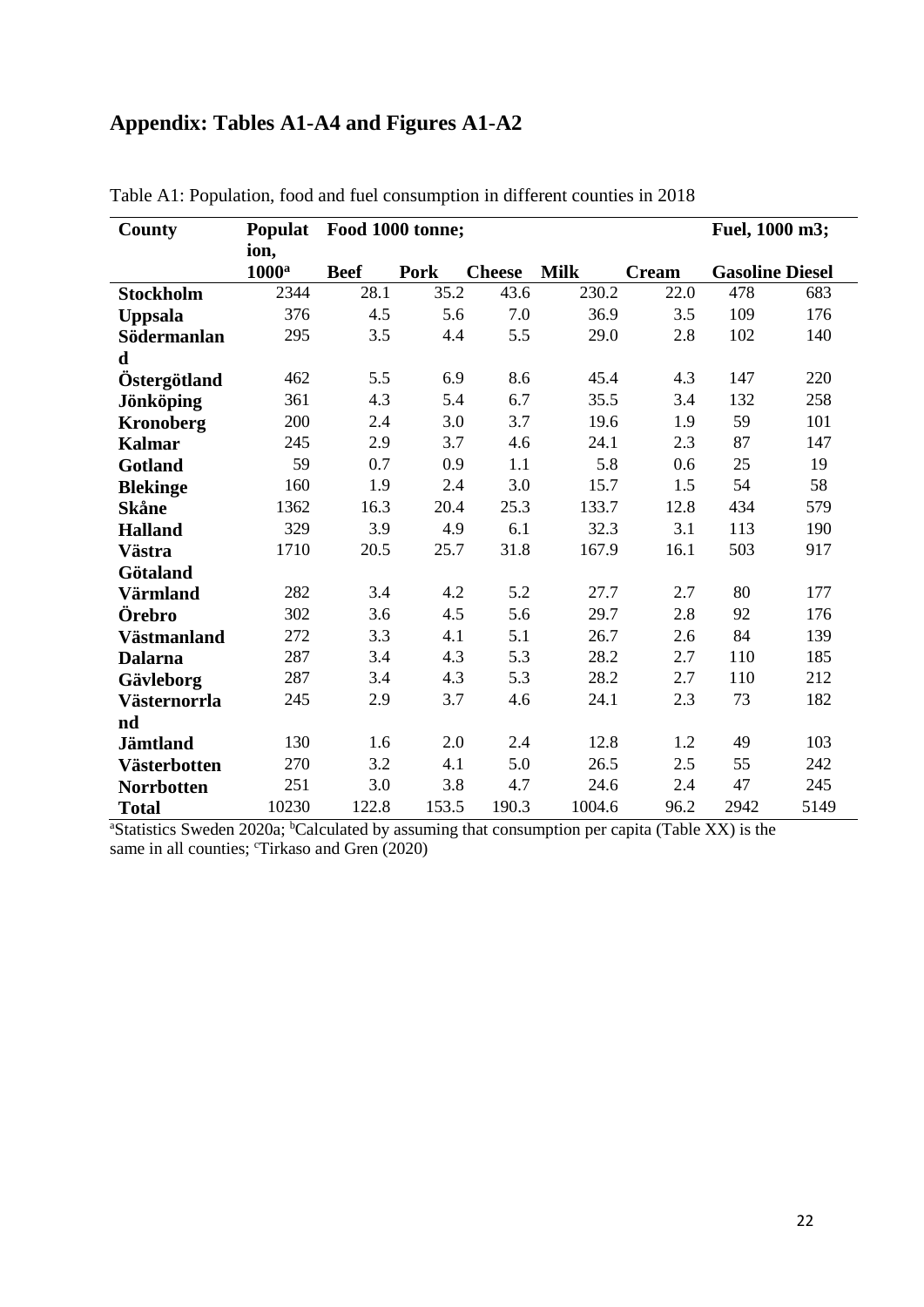| County            | Food <sup>a</sup> ; |             |               |             |              | Fuel <sup>b</sup> ;    |       |
|-------------------|---------------------|-------------|---------------|-------------|--------------|------------------------|-------|
|                   |                     |             |               |             |              |                        |       |
|                   | <b>Beef</b>         | <b>Pork</b> | <b>Cheese</b> | <b>Milk</b> | <b>Cream</b> | <b>Gasoline Diesel</b> |       |
| <b>Stockholm</b>  | 0.343               | 0.416       | 0.2           | 0.016       | 1.581        | 0.001                  | 0.004 |
| <b>Uppsala</b>    | 2.141               | 2.595       | 1.249         | 0.102       | 9.871        | 0.046                  | 0.015 |
| Södermanlan       | 2.725               | 3.303       | 1.59          | 0.13        | 12.566       | 0.055                  | 0.018 |
| d                 |                     |             |               |             |              |                        |       |
| Östergötland      | 1.739               | 2.107       | 1.014         | 0.083       | 8.018        | 0.036                  | 0.012 |
| <b>Jönköping</b>  | 2.19                | 2.655       | 1.278         | 0.105       | 10.1         | 0.034                  | 0.011 |
| <b>Kronoberg</b>  | 4.026               | 4.88        | 2.349         | 0.192       | 18.566       | 0.083                  | 0.027 |
| <b>Kalmar</b>     | 3.279               | 3.974       | 1.913         | 0.157       | 15.117       | 0.057                  | 0.019 |
| Gotland           | 13.676              | 16.575      | 7.978         | 0.654       | 63.057       | 0.301                  | 0.099 |
| <b>Blekinge</b>   | 5.01                | 6.072       | 2.923         | 0.239       | 23.1         | 0.118                  | 0.039 |
| Skåne             | 0.59                | 0.716       | 0.344         | 0.028       | 2.722        | 0.013                  | 0.004 |
| <b>Halland</b>    | 2.452               | 2.972       | 1.431         | 0.117       | 11.308       | 0.044                  | 0.014 |
| Västra            | 0.47                | 0.57        | 0.274         | 0.002       | 2.168        | 0.009                  | 0.003 |
| Götaland          |                     |             |               |             |              |                        |       |
| Värmland          | 2.848               | 3.452       | 1.661         | 0.136       | 13.132       | 0.052                  | 0.017 |
| Örebro            | 2.658               | 3.222       | 1.551         | 0.127       | 12.258       | 0.049                  | 0.016 |
| Västmanland       | 2.953               | 3.579       | 1.723         | 0.141       | 13.617       | 0.059                  | 0.02  |
| <b>Dalarna</b>    | 2.801               | 3.394       | 1.634         | 0.134       | 12.914       | 0.045                  | 0.015 |
| Gävleborg         | 2.811               | 3.407       | 1.64          | 0.134       | 12.962       | 0.041                  | 0.014 |
| Västernorrla      | 3.279               | 3.974       | 1.913         | 0.157       | 15.117       | 0.052                  | 0.017 |
| nd                |                     |             |               |             |              |                        |       |
| <b>Jämtland</b>   | 6.171               | 7.479       | 3.6           | 0.295       | 28.453       | 0.087                  | 0.029 |
| Västerbotten      | 2.976               | 3.607       | 1.736         | 0.142       | 13.724       | 0.045                  | 0.015 |
| <b>Norrbotten</b> | 3.203               | 3.8881      | 1.868         | 0.153       | 14.767       | 0.045                  | 0.015 |

Table A2: Coefficients in regional quadratic cost functions for emission reductions

<sup>a</sup>Calculated from price elasticities of beef 0.594, pork 0.272, cheese 0.947, milk 0.35, and cream 0.169 from Säll et al (2020), prices in million euro per ktonne beef 11.945, pork 9.534, cheese 8.247, and cream 6.956 from Gren et al. (2020) and quantities presented in Table A1;  $b$ Calculated from regional price elasticities in Tirkaso and Gren (2020), prices in million euro per 1000  $m<sup>3</sup>$  gasoline 1.513 and diesel 1.527 from SPBI (2020), and quantities in Table A1.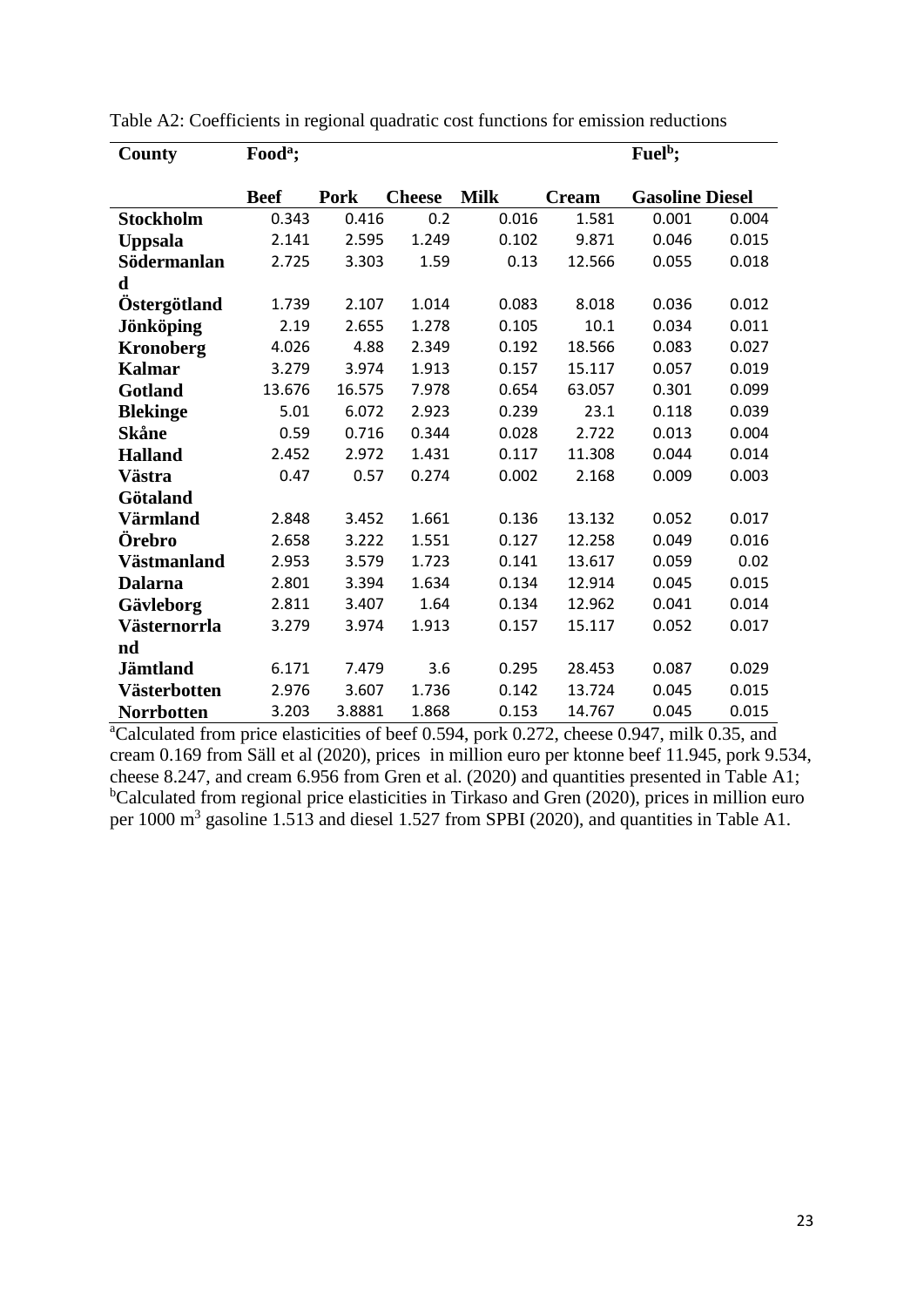| <b>County</b>       | Prod.<br><b>Forest<sup>a</sup></b> | <b>Arable</b><br>land <sup>b</sup> | Unmanag<br>ed arable | <b>Agricul</b><br>ture on | Rent,<br>euro    | Coefficients in quadratic<br>cost functions; |               |       |
|---------------------|------------------------------------|------------------------------------|----------------------|---------------------------|------------------|----------------------------------------------|---------------|-------|
|                     |                                    |                                    | land < 5             | peat                      | /ha <sup>d</sup> | <b>Forest</b>                                | <b>Affore</b> | Peat  |
|                     |                                    |                                    | yearsb               | soils <sup>c</sup>        |                  | man.                                         | station       | rest. |
| <b>Stockholm</b>    | 304                                | 65.9                               | 19.4                 | 11.9                      | 171.8            | 0.007                                        | 0.026         | 0.144 |
| <b>Uppsala</b>      | 509                                | 131.6                              | 16.5                 | 18.7                      | 171.8            | 0.004                                        | 0.013         | 0.092 |
| Södermanlan         | 352                                | 106.1                              | 20.7                 | 16.6                      | 171.8            | 0.006                                        | 0.016         | 0.103 |
| d                   |                                    |                                    |                      |                           |                  |                                              |               |       |
| Östergötland        | 604                                | 170.7                              | 32.8                 | 17.1                      | 171.8            | 0.003                                        | 0.01          | 0.1   |
| <b>Jönköping</b>    | 706                                | 60.9                               | 29.2                 | 11.0                      | 171.8            | 0.003                                        | 0.028         | 0.156 |
| <b>Kronoberg</b>    | 670                                | 30.2                               | 19.4                 | 8.0                       | 134.4            | 0.003                                        | 0.045         | 0.168 |
| <b>Kalmar</b>       | 738                                | 93.1                               | 30.9                 | 16.5                      | 134.4            | 0.003                                        | 0.041         | 0.081 |
| Gotland             | 126                                | 72.6                               | 14.5                 | 12.7                      | 134.4            | 0.016                                        | 0.019         | 0.106 |
| <b>Blekinge</b>     | 210                                | 23.8                               | 8.1                  | 5.1                       | 327.9            | 0.01                                         | 0.138         | 0.643 |
| Skåne               | 421                                | 401.7                              | 47.6                 | 24.7                      | 327.9            | 0.005                                        | 0.008         | 0.133 |
| <b>Halland</b>      | 293                                | 93.4                               | 18.7                 | 5.3                       | 185.5            | 0.007                                        | 0.02          | 0.35  |
| Västra              | 1290                               | 399.4                              | 77.9                 | 30.9                      | 185.5            | 0.002                                        | 0.005         | 0.06  |
| Götaland            |                                    |                                    |                      |                           |                  |                                              |               |       |
| <b>Värmland</b>     | 1327                               | 77.1                               | 34.2                 | 1.7                       | 68.3             | 0.002                                        | 0.009         | 0.402 |
| Örebro              | 585                                | 88.3                               | 17.6                 | 14                        | 171.8            | 0.003                                        | 0.019         | 0.123 |
| <b>Västmanland</b>  | 341                                | 108.5                              | 13.5                 | 11.9                      | 171.8            | 0.006                                        | 0.016         | 0.144 |
| <b>Dalarna</b>      | 1969                               | 43.7                               | 19.3                 | 3.8                       | 68.3             | 0.001                                        | 0.016         | 0.18  |
| Gävleborg           | 1497                               | 49.0                               | 21.4                 | 4.1                       | 68.3             | 0.001                                        | 0.014         | 0.167 |
| Västernorrla        | 1671                               | 31.0                               | 21.6                 | 0.6                       | 44.2             | 0.001                                        | 0.014         | 0.737 |
| nd                  |                                    |                                    |                      |                           |                  |                                              |               |       |
| <b>Jämtland</b>     | 2685                               | 24.6                               | 18.1                 | 2.4                       | 44.2             | 0.001                                        | 0.018         | 0.184 |
| <b>Västerbotten</b> | 3268                               | 49.0                               | 24.7                 | 4.2                       | 44.2             | 0.001                                        | 0.009         | 0.105 |
| <b>Norrbotten</b>   | 3937                               | 23.1                               | 14.1                 | 4.4                       | 44.2             | 0.001                                        | 0.019         | 0.1   |
| <b>Total</b>        | 22503                              | 2134.5                             | 520.0                | 225.7                     |                  |                                              |               |       |

Table A3: Land use in Sweden, 1000 ha, and coefficients in quadratic cost functions

<sup>a</sup>Riksskogtaxeringen (2020); <sup>b</sup>Pahkakangas et al (2016) Table 1a;<sup>c</sup> Pahkakangas et al (2016) Table 3; d Swedish Statistics 2020b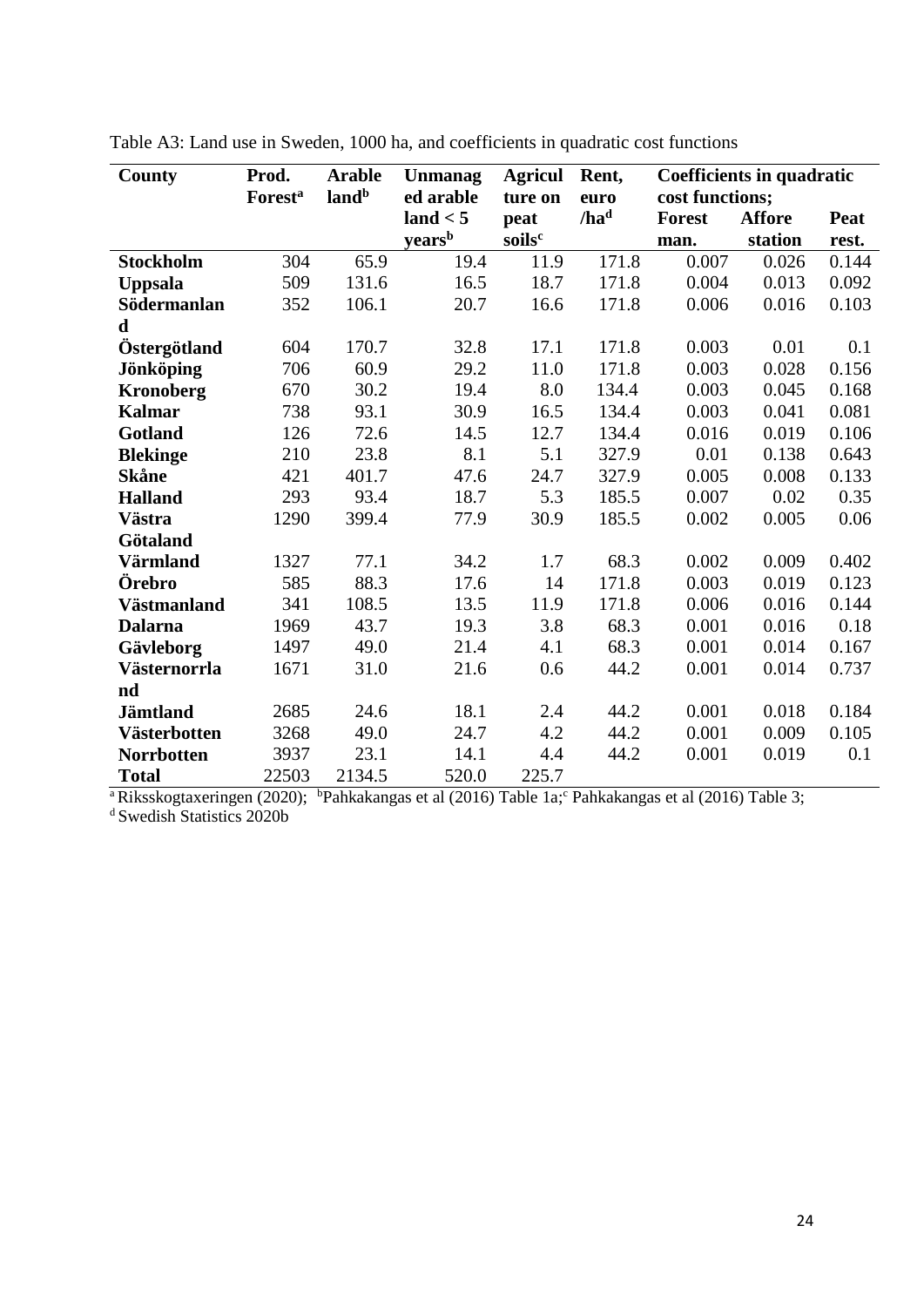|                                | N <sub>0</sub><br>uncertainty |      | Uncertainty No negative<br>emission, no<br>uncertainty | No negative<br>emission,<br>uncertainty |
|--------------------------------|-------------------------------|------|--------------------------------------------------------|-----------------------------------------|
| 10 % increase in               | 1709                          | 2484 | 5462                                                   | 5974                                    |
| fuel and food cost             |                               |      |                                                        |                                         |
| 10 decrease in cost            | 1476                          | 2109 | 4469                                                   | 4888                                    |
| of fule and food               |                               |      |                                                        |                                         |
| 10 increase in fuel            | 1592                          | 2297 | 4920                                                   | 5323                                    |
| and food capacity              |                               |      |                                                        |                                         |
| 10 % decreasse in              | 1592                          | 2297 | 5134                                                   | 5709                                    |
| fuel and food                  |                               |      |                                                        |                                         |
| capacity                       |                               |      |                                                        |                                         |
| 10 % increase in               | 1429                          | 2138 |                                                        |                                         |
| negative emssion               |                               |      |                                                        |                                         |
| 10 % decrease in               | 1786                          | 2476 |                                                        |                                         |
| negative emission              |                               |      |                                                        |                                         |
| 10 % increase in               | 1635                          | 2339 |                                                        |                                         |
| cost of negative               |                               |      |                                                        |                                         |
| emission                       |                               |      |                                                        |                                         |
| 10 % decrease                  | 1549                          | 2254 |                                                        |                                         |
| incost of negative<br>emission |                               |      |                                                        |                                         |

Table A4: Total minimum costs for achieving 50 % reduction with prob.=0.9 under uncertainty and alternative changes in emission reduction capacities and costs, million euro.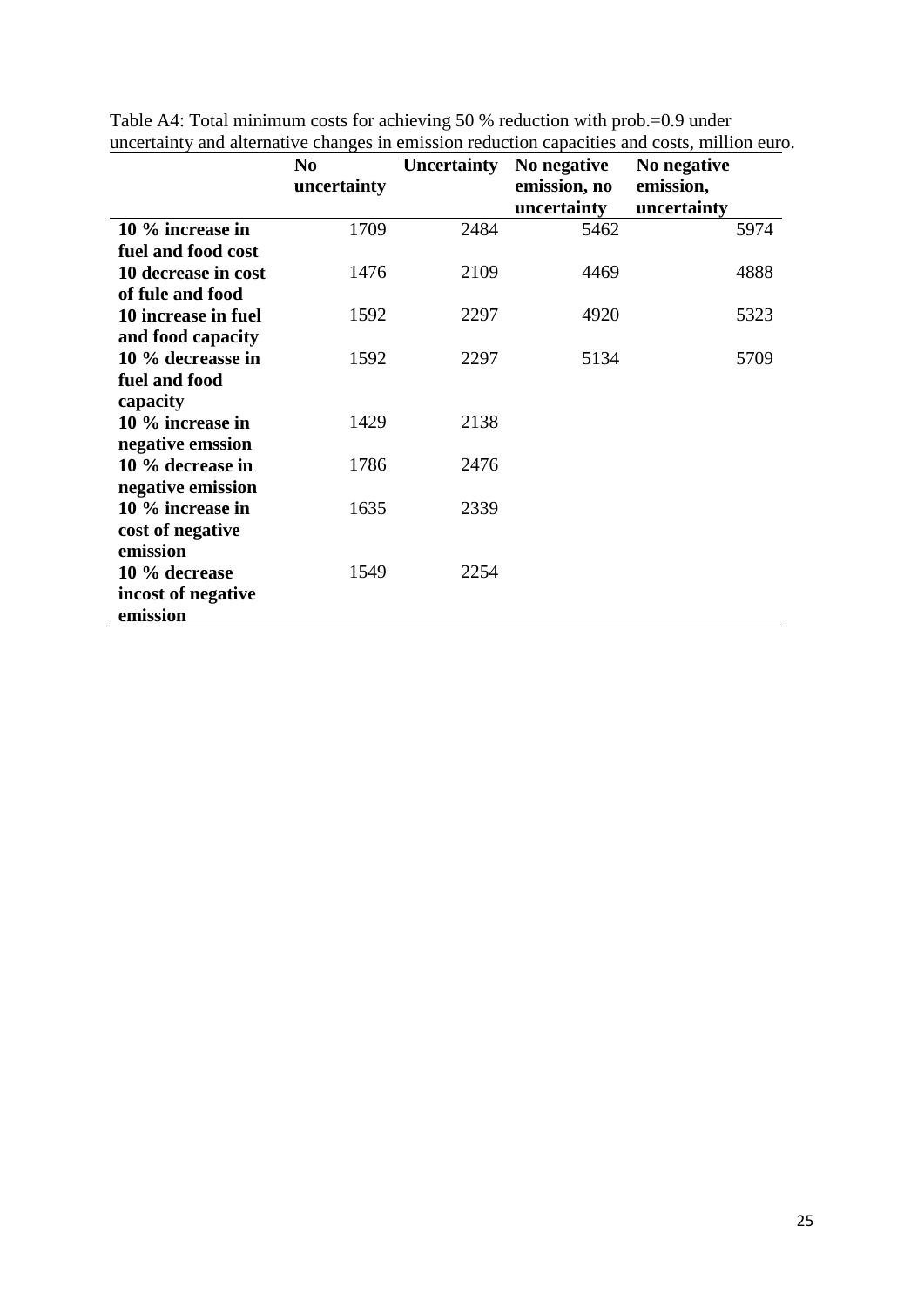

Figure A1: Counties in Sweden. Source: www.lansstyrelsen.se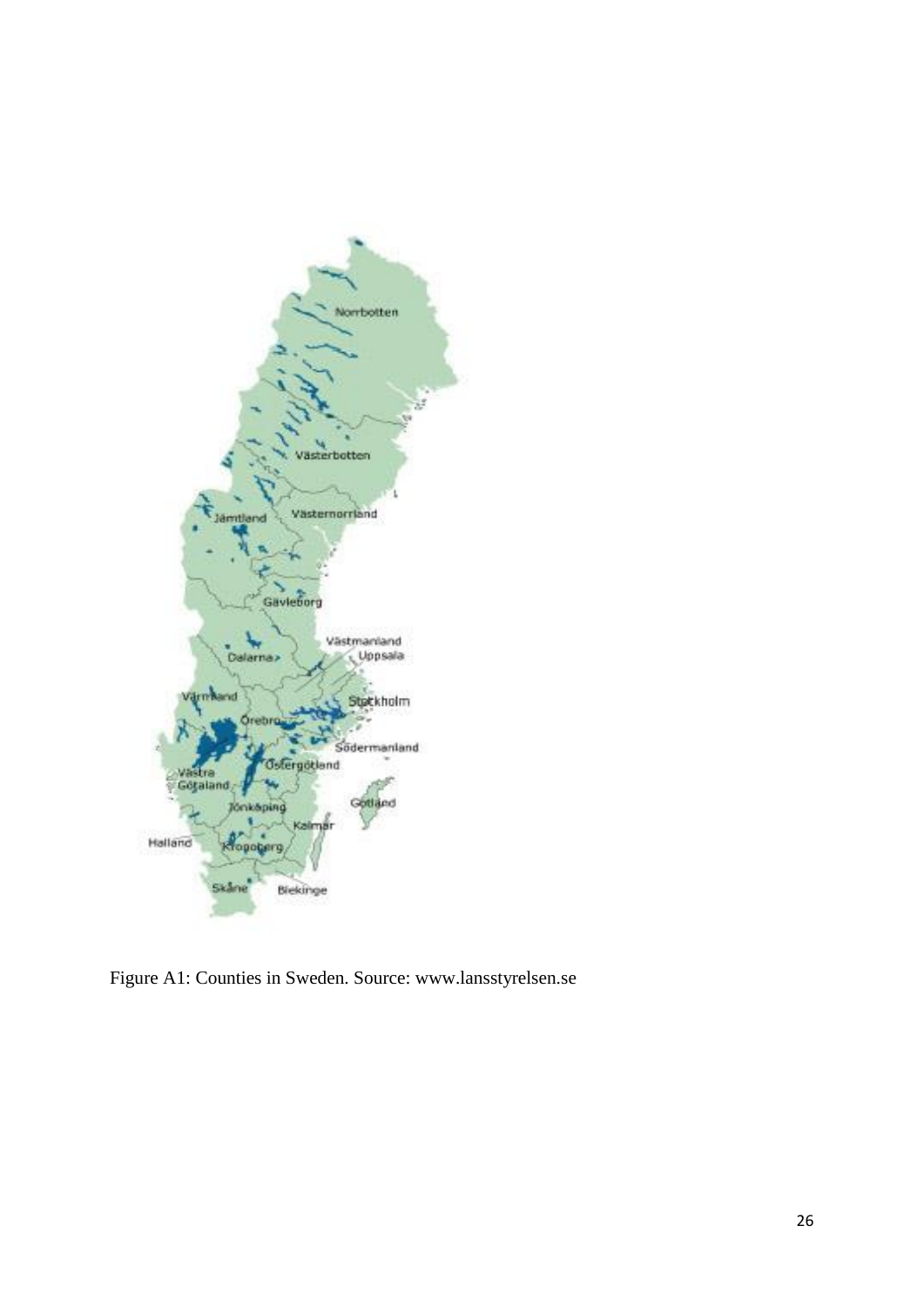

Figure A2: Marginal cost of emission reduction and carbon sequestration under uncertainty with prob=0.9

## **References**

.

Aklilu, A.Z. 2020. Gasoline and diesel demand in the EU: implications for the 2030 emission goal. Renewable and Sustainable Energy Reviews, 118, 109530.

Babatunde, K., Begum, R., Said, F. 2017. Application of computable general equilibrium (CGE) to climate change mitigation policy: A systematic review. Renewable and Sustainable Energy Review, 78, 61-71.

Bergstrom, J. C.,Ty, D. 2017. Economics of carbon capture and storage, in Yun, Y. (ed.) Recent Advances in Carbon Capture and Storage. InTechOpen.

Dahl, C. A. 2012. Measuring global gasoline and diesel price and income elasticities. Energy Policy, 41, 2-13.

Eliasson, J., Pyddoke, R., Swärd, J.E. 2018. Distributional effects of taxes of car fuel, use, ownership and purchases. Economics of Transportation, 15, 1-15.

Graham., D. J., Glaister. S. 2006. Spatial implications of transport pricing. Journal of Transport Economics and Policy, 40, 173-201

Gren, I-M., Carlsson, M., Munnich, M., Elofsson, K. 2012. The role of stochastic carbon sink for the EU emission trading system, Energy Economics. 34, 1523-153.

Guo, J.. Gong, P., 2017. The potential and cost of increasing forest carbon sequestration in Sweden. Journal of Forest Economics, 29, 78-86.

Hammond, G. P., Akwe, O. S. O. Williams, S. 2011. Techno-economic appraisal of fossilfuelled power generation systems with carbon dioxide capture and storage. Energy, 36, 975– 984.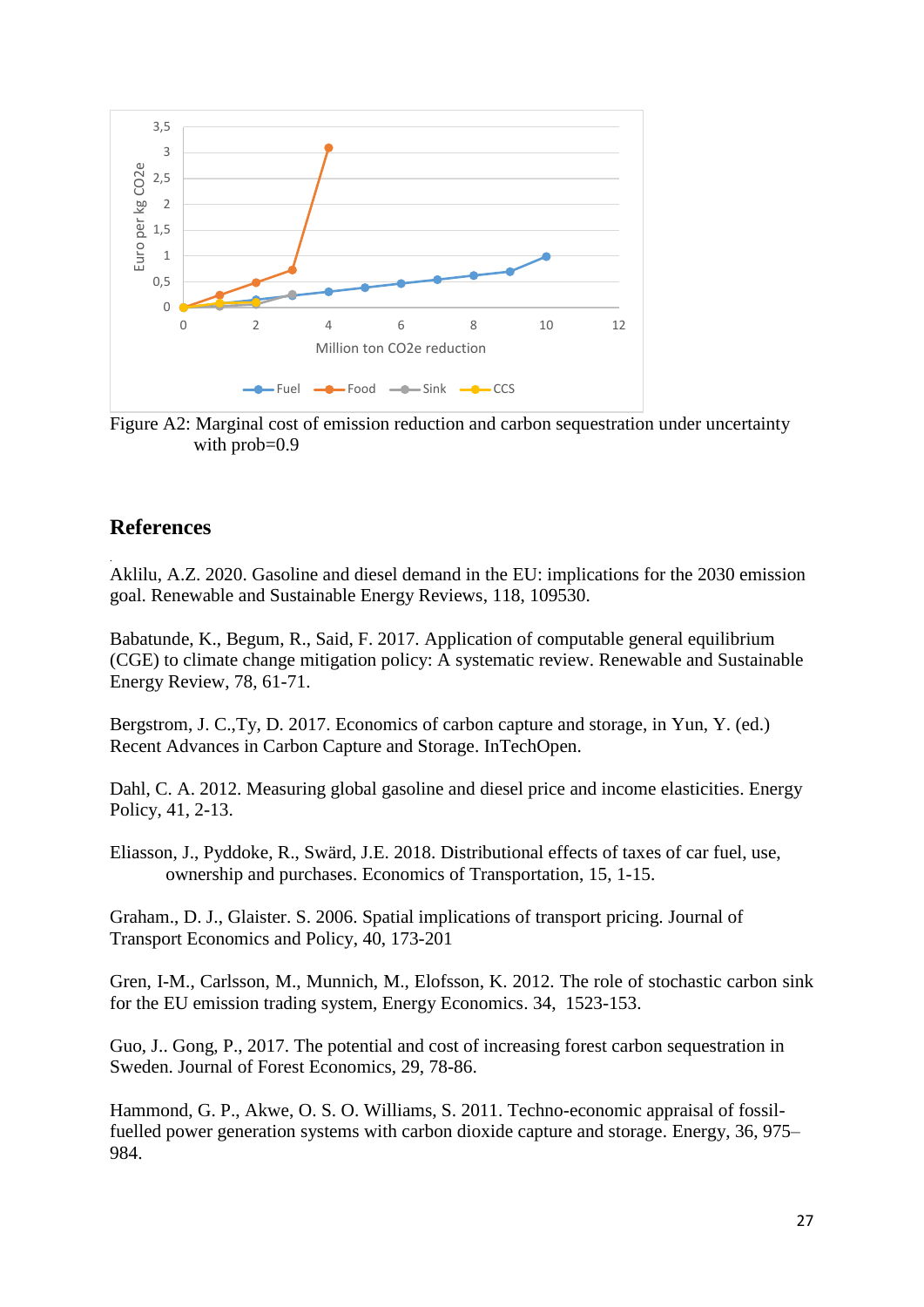Irlam, L. 2017. Global costs of carbon caputure. Update Tables and Figures. *Global* CCS Institute, (June). Available at:

[https://www.globalccsinstitute.com/archive/hub/publications/201688/global-ccs-cost](https://www.globalccsinstitute.com/archive/hub/publications/201688/global-ccs-cost-updatev4.pdf)[updatev4.pdf.](https://www.globalccsinstitute.com/archive/hub/publications/201688/global-ccs-cost-updatev4.pdf) (accessed July 2, 2020).

IVL (Svenska Miljöinstitutet) 2011. Förutsättningar för avskiljning och lagring av koldioxid (CCS) i Sverige – En syntes av Östersjöprojektet. Rapport B1969.

Lilliestam, J., Bielicki, J. M., Patt, A. G. 2012. Comparing carbon capture and storage (CCS) with concentrating solar power (CSP): Potentials, costs, risks, and barriers. Energy Policy, 47, 447–455..

Manley, J.. van Kooten, C.. Moeltner, K.. Johnson,. D. 2005. Creating carbon offsets in agricultrure through no-tillculativatino: A meta-analyis of costs and carbon benefits. Climatic Change, 68, 41-65

McCoy, S. T., Rubin, E. S. 2008. An engineering-economic model of pipeline transport of CO2 with application to carbon capture and storage, International Journal of Greenhouse Gas Control, 2, 219–229.

Millock. K.. Nauges, C. 2006. Ex post evaluation of an earmarked tax on air pollution. Land Economics, 82, 68–84.

Munnich, Vass, M., Elofsson, K., Gren, I-M., 2013 An equity assessment of introducing uncertain forest carbon sequestration in EU climate policy. Energy Policy, 61, 1432–1442.

Naucler, T., Campbell, W. Ruijs., J. 2008 Carbon Capture & Storage: Assessing the Economics, Report of McKinsey & Company

Pahkakangas. S.. Berglund. Ö.. Lundblad. M.. Karltun. E. 2016. Land use on organic soils in Sweden a survey on the land use of organic soils within agriculture on forest lands during 1983-2014. Report 21. Department of Soil and Environment. Swedish University of Agricultural Sciences. Uppsala. Sweden. Available at [https://pub.epsilon.slu.se/13720/7/pahkakangas\\_s\\_et\\_al\\_161019.pdf](https://pub.epsilon.slu.se/13720/7/pahkakangas_s_et_al_161019.pdf) (accessed July 13. 2020)

Phan, T-H. D.. Brouwer, R.. Davidson, M.. 2014. The economic costs of avoided deforestation in the developing world: A meta-analysis. Journal of Forest Economics, 20, 1- 16.

Raihan, A., Begum, R., Said, M. 2019. A review of emission reduction potential and cost savings through forest carbon sequestration. Asian Journal of Water, Environment and Pollution, 16, 1-7.

Riksskogtaxeringen 2020. Forest land divided into land use classes according to the Swedish forestry actor 2003-2017. Available at [https://skogsstatistik.slu.se/pxweb/sv/OffStat/OffStat\\_\\_Skogsmark\\_\\_Areal/SM\\_Areal\\_agosla](https://skogsstatistik.slu.se/pxweb/sv/OffStat/OffStat__Skogsmark__Areal/SM_Areal_agoslag_SVL_tab.px/) [g\\_SVL\\_tab.px/](https://skogsstatistik.slu.se/pxweb/sv/OffStat/OffStat__Skogsmark__Areal/SM_Areal_agoslag_SVL_tab.px/) (accessed July 11. 2020).

SBA (Swedish Board of Agriculture) 2014. Utsläpp av växthusgaser från torvmark. Report 2014:24. Available at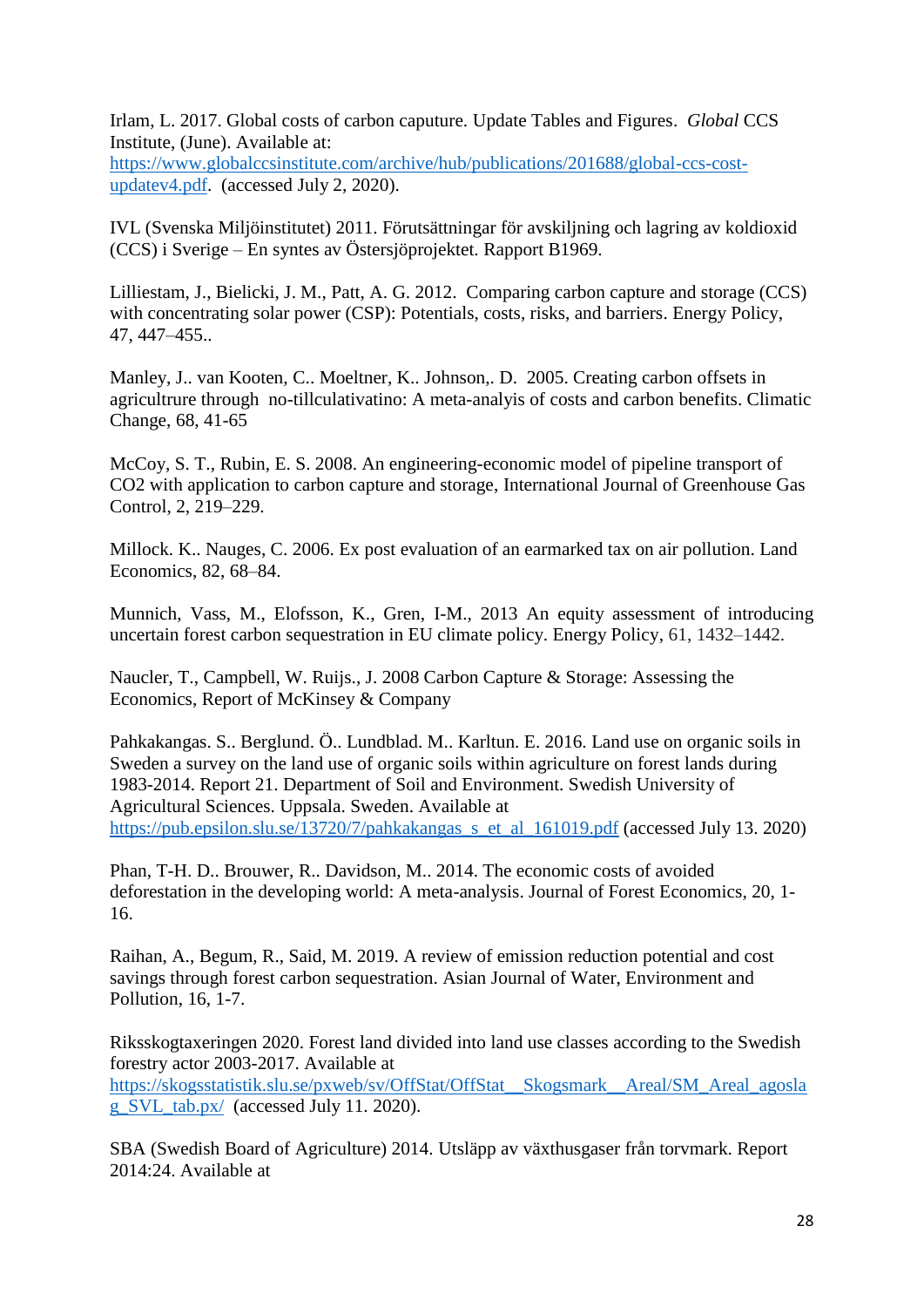[https://www2.jordbruksverket.se/download/18.64f2616c14acd372c5c4391c/1420810674894/r](https://www2.jordbruksverket.se/download/18.64f2616c14acd372c5c4391c/1420810674894/ra14_24.pdf) [a14\\_24.pdf](https://www2.jordbruksverket.se/download/18.64f2616c14acd372c5c4391c/1420810674894/ra14_24.pdf) (accessed July 11. 2020).

SBA (Swedish Board of Agriculture) 2020. Konsumtion av livsmedel. Available at [http://statistik.sjv.se/PXWeb/pxweb/sv/Jordbruksverkets%20statistikdatabas/?rxid=5adf4929](http://statistik.sjv.se/PXWeb/pxweb/sv/Jordbruksverkets%20statistikdatabas/?rxid=5adf4929-f548-4f27-9bc9-78e127837625) [f548-4f27-9bc9-78e127837625](http://statistik.sjv.se/PXWeb/pxweb/sv/Jordbruksverkets%20statistikdatabas/?rxid=5adf4929-f548-4f27-9bc9-78e127837625) (accessed April 27. 2020)

Sedjo, R , Solomon, A., 1989. Greenhouse warming: abatement and adaptation. In Crosson P., Darmstdter, J., Easterling W., Rosenberg N.. (eds). 'RFF Proceedings July 1989, pp. 110-119.

Sedjo. R.. Wisjiekwskio. J.. Sample. A.. Kinsman. J.. 1995. The economics of managing carbon via forestry: assessment of existing studies. Environmental and Resource Economics, 6, 139-165.

SEPA 2020. Emissions of green house gas emissions. Available at [https://www.naturvardsverket.se/Sa-mar-miljon/Statistik-A-O/Vaxthusgaser-territoriella](https://www.naturvardsverket.se/Sa-mar-miljon/Statistik-A-O/Vaxthusgaser-territoriella-utslapp-och-upptag/)[utslapp-och-upptag/](https://www.naturvardsverket.se/Sa-mar-miljon/Statistik-A-O/Vaxthusgaser-territoriella-utslapp-och-upptag/) (accessed May 3, 2020).

Sotiriou, C., Michaopoulos A.m, Zachariadis, 2019. On the cost-effectiveness of national economy-wide green house gas emissions abatement measures. Energy Policy, 128, 517-529.

SPBI (Svenska Petrolium & Biodrivmedel Institutet) 2020. Statistik. Available at <https://spbi.se/statistik/> (accessed April 27. 2020).

SPBI (Svenska Petrolium & Biodrivmedel Institutet ) 2020. Energiinnehåll. densitet och koldioxidutsläpp. Available at

[https://spbi.se/uppslagsverk/fakta/berakningsfaktorer/energiinnehall-densitet-och](https://spbi.se/uppslagsverk/fakta/berakningsfaktorer/energiinnehall-densitet-och-koldioxidemission/)[koldioxidemission/](https://spbi.se/uppslagsverk/fakta/berakningsfaktorer/energiinnehall-densitet-och-koldioxidemission/) [Accessed on 2020-02-20]

Statistics Sweden 2020a. Population in the country. counties and municipalities on 31 December 2018. Available at [https://www.scb.se/en/finding-statistics/statistics-by-subject](https://www.scb.se/en/finding-statistics/statistics-by-subject-area/population/population-composition/population-statistics/pong/tables-and-graphs/quarterly-population-statistics--municipalities-counties-and-the-whole-country/quarter-4-2018/)[area/population/population-composition/population-statistics/pong/tables-and](https://www.scb.se/en/finding-statistics/statistics-by-subject-area/population/population-composition/population-statistics/pong/tables-and-graphs/quarterly-population-statistics--municipalities-counties-and-the-whole-country/quarter-4-2018/)[graphs/quarterly-population-statistics--municipalities-counties-and-the-whole](https://www.scb.se/en/finding-statistics/statistics-by-subject-area/population/population-composition/population-statistics/pong/tables-and-graphs/quarterly-population-statistics--municipalities-counties-and-the-whole-country/quarter-4-2018/)[country/quarter-4-2018/](https://www.scb.se/en/finding-statistics/statistics-by-subject-area/population/population-composition/population-statistics/pong/tables-and-graphs/quarterly-population-statistics--municipalities-counties-and-the-whole-country/quarter-4-2018/) (accessed July 11. 2020)

Statistics Sweden 2020b Arrendepriser för jordbruksmark. Available at [https://www.scb.se/hitta-statistik/statistik-efter-amne/jord-och-skogsbruk](https://www.scb.se/hitta-statistik/statistik-efter-amne/jord-och-skogsbruk-fiske/prisutvecklingen-i-jordbruket/arrendepriser-for-jordbruksmark/)[fiske/prisutvecklingen-i-jordbruket/arrendepriser-for-jordbruksmark/](https://www.scb.se/hitta-statistik/statistik-efter-amne/jord-och-skogsbruk-fiske/prisutvecklingen-i-jordbruket/arrendepriser-for-jordbruksmark/) (accessed July 12, 2020).

Sterner. T.. Coria, J. 2012. Policy Instruments for Environmental and Natural Resource Management. New York: RFF Pres

Suits, D.B. 1977. Measurement of tax progressivity. American Economic Review, 67, 747- 752.

Sykes. A.J.. Topp. C.F.E. Rees, R.M. 2019. Understanding uncertainty in the carbon footprint. Journal of Cleaner Production, 234, 423-435.